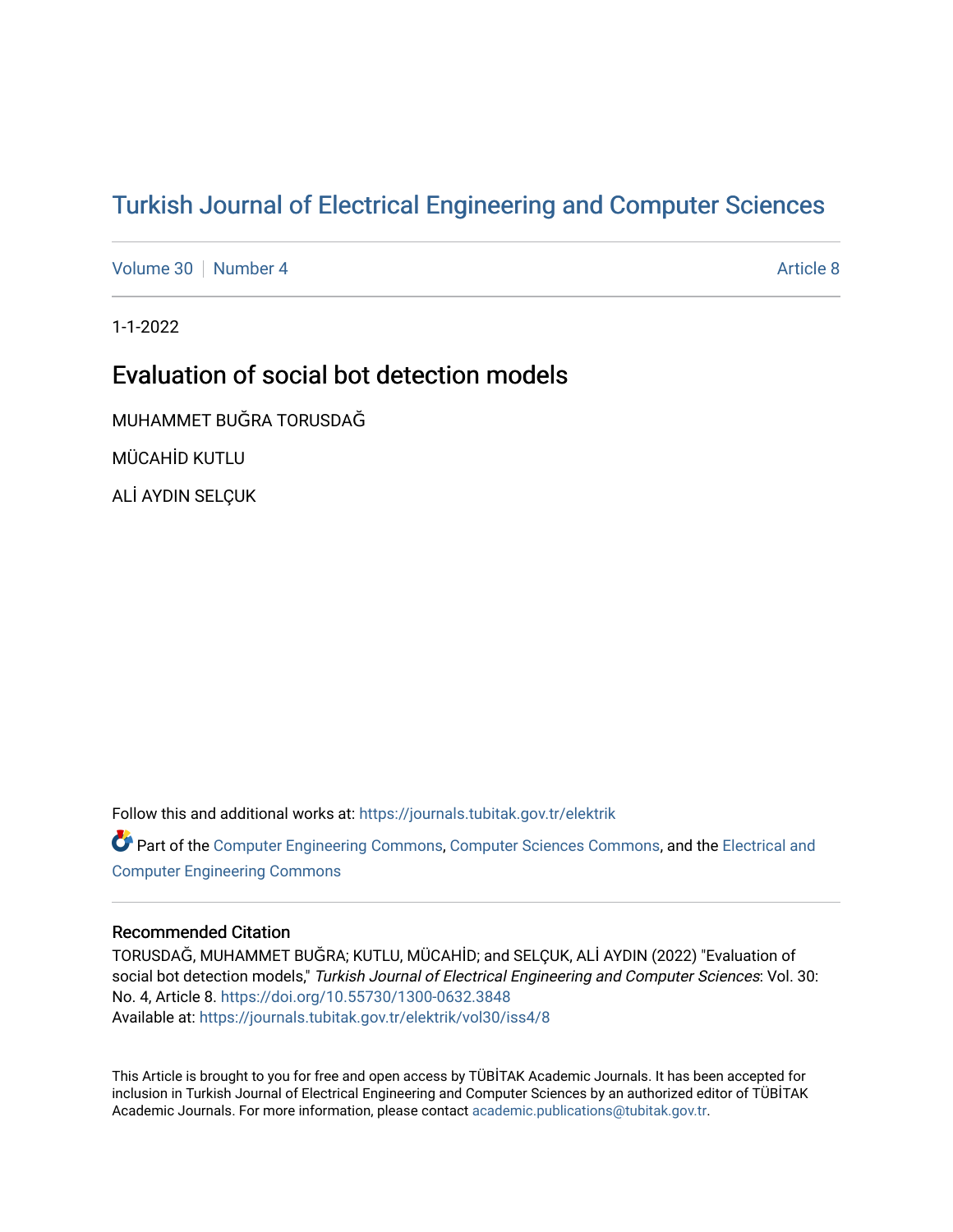

Turkish Journal of Electrical Engineering & Computer Sciences

http://journals.tubitak.gov.tr/elektrik/

Research Article

Turk J Elec Eng & Comp Sci (2022) 30: 1269 – 1283 © TÜBİTAK doi:10.55730/1300-0632.3848

# **Evaluation of social bot detection models**

**M. Buğra TORUSDAĞ**<sup>1</sup>*,*<sup>∗</sup>**, Mucahid KUTLU**<sup>2</sup>**, Ali Aydın SELÇUK**<sup>2</sup>

<sup>1</sup>Cyber Security Research and Development Department, TURKCELL, Istanbul, Turkey <sup>2</sup>Department of Computer Engineering, Faculty of Engineering, TOBB University of Economics and Technology, Ankara, Turkey

| <b>Received:</b> 10.07.2021 | Accepted/Published Online: 03.02.2022 | <b>Final Version: 31.05.2022</b> |
|-----------------------------|---------------------------------------|----------------------------------|

**Abstract:** Social bots are employed to automatically perform online social network activities; thereby, they can also be utilized in spreading misinformation and malware. Therefore, many researchers have focused on the automatic detection of social bots to reduce their negative impact on society. However, it is challenging to evaluate and compare existing studies due to difficulties and limitations in sharing datasets and models. In this study, we conduct a comparative study and evaluate four different bot detection systems in various settings using 20 different public datasets. We show that high-quality datasets covering various social bots are critical for a reliable evaluation of bot detection methods. In addition, our experiments suggest that Botometer is preferable to others in order to detect social bots.

**Key words:** Twitter, Social Bot Detection, Evaluation, Reproducibility

# **1. Introduction**

Using online social networks (OSN) has become one of the main daily habits for many people. OSNs are incredibly convenient for communicating with people, freely expressing opinions on any topic, and following news about any location on Earth. However, OSNs can also be used to harm others in various forms, such as sharing misinformation [[1\]](#page-13-0), cyberbullying [[2\]](#page-13-1), spreading malware, and others.

While we have to deal with harmful activities of people on OSN platforms, there is another critical factor amplifying these problems: *social bots*, which are basically programs used to perform OSN activities (e.g., posting messages and following other accounts) automatically. Artificially increasing the amount of a message or any other OSN activity can be used for many different goals. For instance, we can make a particular topic listed in the "trending topic" of Twitter to spread our message globally. In addition, we can artificially increase the number of followers of a particular account (e.g., a political candidate or a celebrity) to give an impression that the corresponding person is potentially influential on many other people. Furthermore, sophisticated bots can interact with other people and might impact their stance on various issues (e.g., vaccines and political elections) by spreading false information. For instance, a recent study reports that half of the accounts tweeting about Covid-[1](#page-1-0)9 are likely to be bots<sup>1</sup>.

Due to the potential harms of social bots in our daily life, OSN companies focus on removing social bots from their platforms. For instance, Twitter suspends thousands of accounts used for propaganda activities from

<span id="page-1-0"></span><sup>1</sup>NPR (2020). Corona Virus Live Update [online]. Website https://www.npr.org/sections/coronavirus-live-updates/2020/05/20/ 859814085/researchers-nearly-half-of-accounts-tweeting-about-coronavirus-are-likely-bots [accessed 28/11/2021].



<sup>∗</sup>Correspondence: bugratorusdag@gmail.com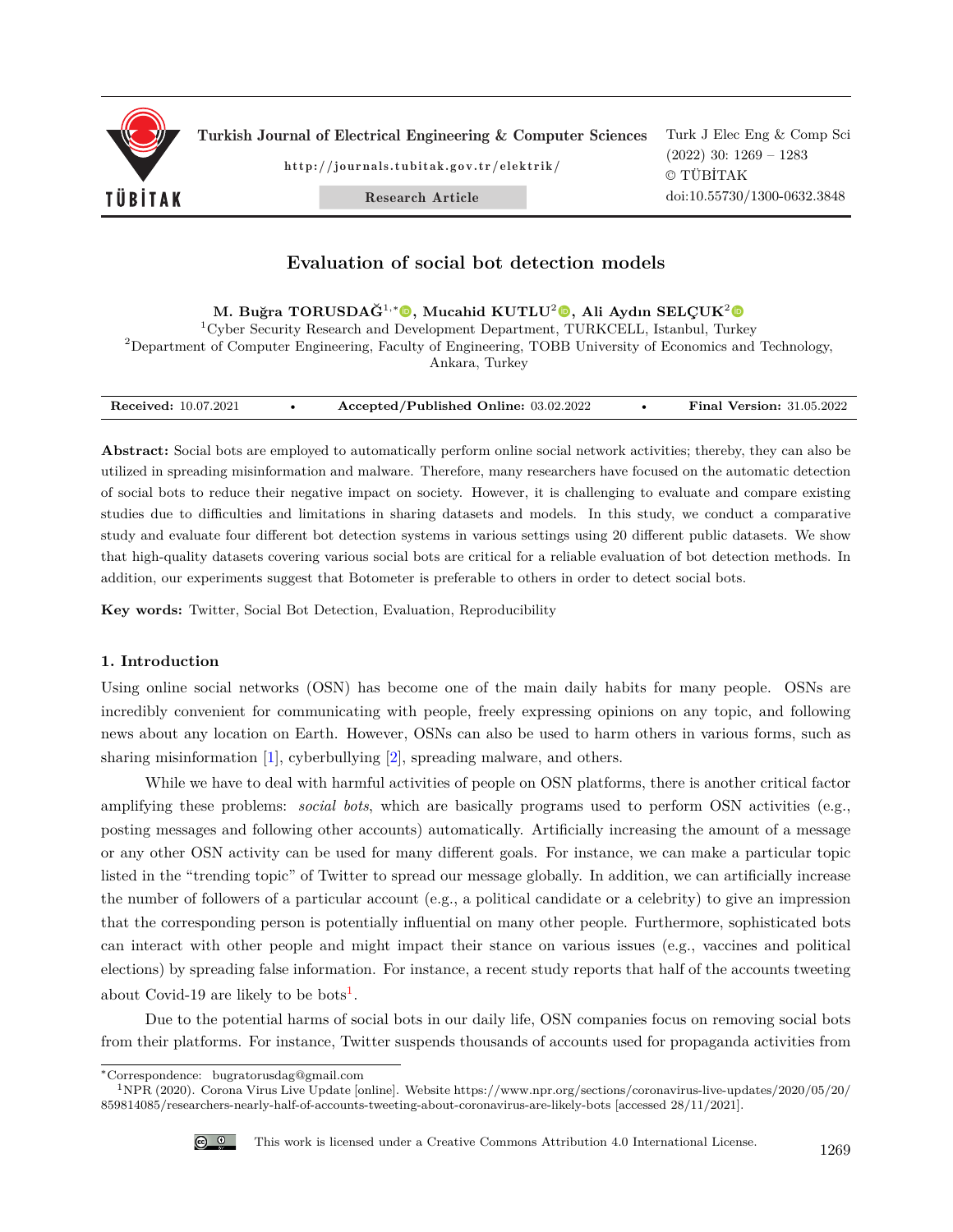time to time<sup>[2](#page-2-0)</sup>. In addition, social scientists working with data gathered from social media platforms usually have to remove posts of social bots to analyze the data accurately. However, manually detecting social bots is highly time-consuming and costly. Therefore, many researchers have focused on detecting social bots automatically [[3–](#page-13-2)[6\]](#page-13-3). Bot detection studies have one challenging goal: to conduct a Turing Test automatically. This exciting and challenging problem has certain restrictions in the context of OSN platforms. While the investigator in the original Turing Test is able to ask questions to programs (or humans) interactively, we do not have this ability in detecting social bots. Basically, these models use tweets  $(e.g., [3, 6])$  $(e.g., [3, 6])$  $(e.g., [3, 6])$  $(e.g., [3, 6])$  $(e.g., [3, 6])$ , metadata about profiles  $(e.g., [5])$  $(e.g., [5])$  $(e.g., [5])$ , and socialnetwork information (e.g., [[4\]](#page-13-5)) to identify social bots.

While automatically applying a Turing Test is a very challenging problem, evaluation of these bot detection models is also highly demanding due to difficulties in labeling accounts, limitations in re-distribution of data, and the necessity of covering a wide range of social bots for a reliable evaluation and comparison against other systems. Therefore, in this work, we conduct a comprehensive set of experiments to evaluate and compare four existing social bot detection models using 20 different public datasets in various setups. In particular, we conduct experiments 1) with datasets used in the original studies and 2) with datasets previously not used for them.

The main findings in our experiments are as follows: Firstly, models achieve high prediction accuracy on datasets used in the original studies. However, their performance dramatically decreases when we use different datasets for testing. This suggests that we need robust models and more labeled datasets covering various types of social bots. Secondly, some datasets do not provide the data required by Cresci et al. [[3\]](#page-13-2), reducing our ability to compare systems. Therefore, we believe that datasets for social bot detection should be standardized to enable effective comparison of models. Thirdly, the dynamic structure of social accounts and restrictions in sharing datasets are the main obstacles to comparing systems. Therefore, we need static and public datasets for a fair comparison of systems. Lastly, Botometer seems to be the best performing one among the tested models. We share our code to maintain the reproducibility of our results<sup>[3](#page-2-1)</sup>.

The rest of the paper is organized as follows: We provide the literature review in Section [2.](#page-2-2) Section [3](#page-4-0) explains the selected models. Section [4](#page-5-0) describes the datasets used in our evaluation. We present our experiments in Section [5.](#page-7-0) We discuss the limitations of our work and challenges in the evaluation of bot detection systems in Section [6](#page-11-0) and conclude in Section [7.](#page-13-6)

#### <span id="page-2-2"></span>**2. Related work**

A number of researchers focus on the social bot problem from different aspects [[7\]](#page-13-7), such as detecting automaticallygenerated posts [\[8](#page-14-0)] and predicting victims vulnerable to social bot attacks [[9\]](#page-14-1). However, the majority of researchers working on this problem developed solutions to detect bots. In this section, we discuss studies to detect bot accounts (Section [2.1\)](#page-2-3) and studies evaluating these detection methods (Section [2.2](#page-3-0)).

#### <span id="page-2-3"></span>**2.1. Bot detection systems**

A number of researchers focused on how to detect social bots automatically. The majority of the studies propose a machine learning-based solutions using several features such as social graphs [[10,](#page-14-2) [11\]](#page-14-3), meta-data about users (e.g., the number of followers and account creation date) [[4,](#page-13-5) [12\]](#page-14-4), and content of social media posts [[4,](#page-13-5) [12,](#page-14-4) [13](#page-14-5)]. Machine learning models they utilize include Random Forest [\[4](#page-13-5), [14,](#page-14-6) [15](#page-14-7)], CNN-LSTM [[12\]](#page-14-4), BoostOR [\[16](#page-14-8)] and

<span id="page-2-0"></span><sup>2</sup>Washington Post (2018). Technology [online]. Website https://www.washingtonpost.com/technology/2018/07/06/twitter-issweeping-out-fake-accounts-like-never-before-putting-user-growth-risk/ [accessed 28/11/2021].

<span id="page-2-1"></span><sup>3</sup>https://github.com/bugratorusdag/Bot-Detection-Systems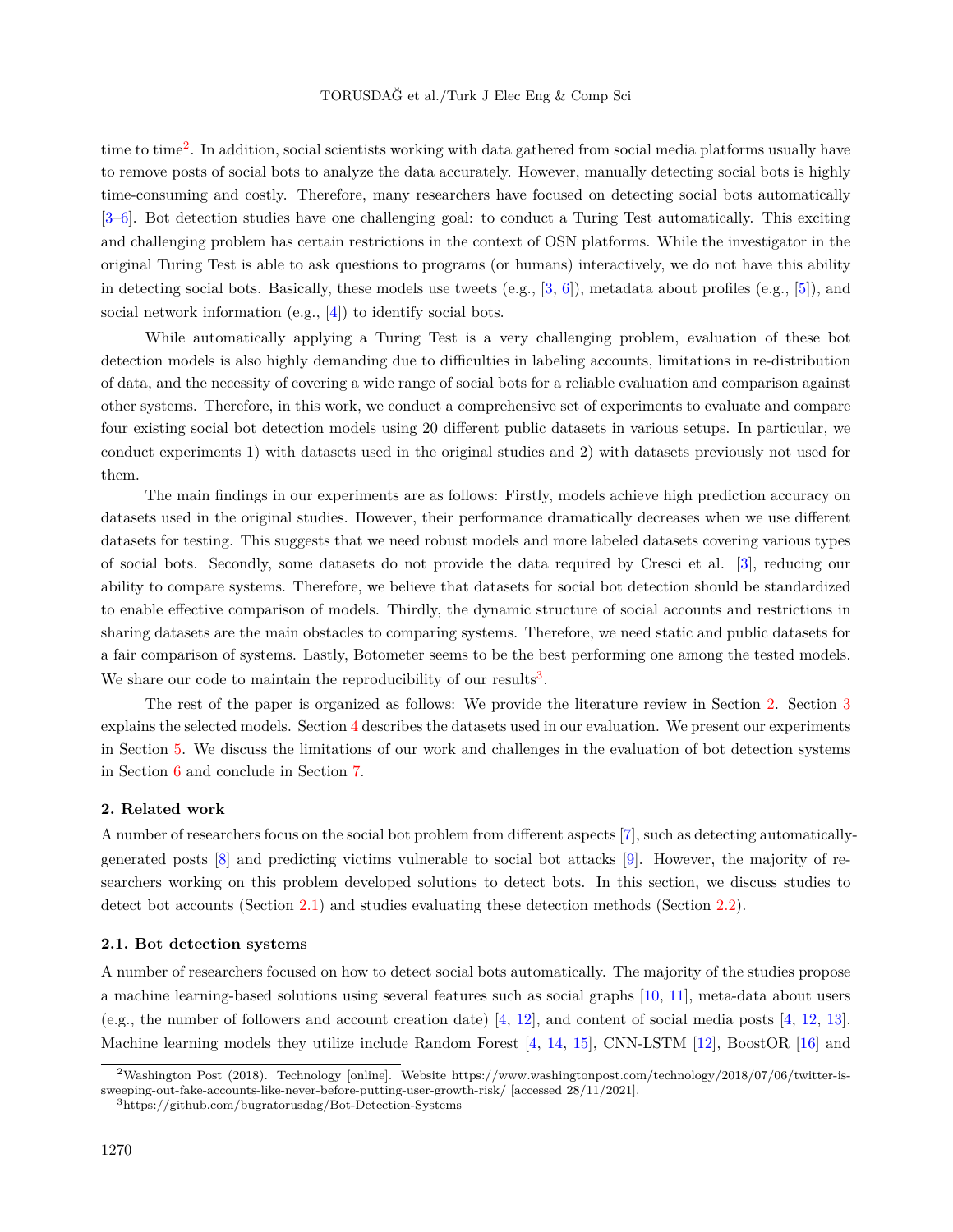others. In addition to supervised models, prior work also investigated unsupervised methods [[17,](#page-14-9) [18\]](#page-14-10) assuming that social bots are similar in terms of post content or behavior, but different from real users.

The machine learning models rely on the quality of datasets used to train them. As we also show in our work, their performance can change dramatically on bot types that do not exist in their train sets. Therefore, prior work also investigated crowdsourcing to detect social bots [[18,](#page-14-10) [19\]](#page-14-11). Cresci et al. [\[18](#page-14-10)] show that crowdworkers are able to detect traditional social bots, but not social spambots. In our work, we do not develop a new social bot detection model. However, we investigate the robustness of social bot detection models using several datasets and compare them.

Regarding the type of social media platforms, most of the studies are conducted on Twitter [\[7](#page-13-7)]. However, there are also studies using data from other platforms such as Reddit [\[11](#page-14-3)], Sina Weibo [\[20](#page-14-12)], and Facebook [\[19](#page-14-11)]. In our work, we use tweet datasets because of their availability.

#### <span id="page-3-0"></span>**2.2. Evaluation of bot detection models**

Similar to our work, several studies focus on evaluating existing social bot detection models to detect their vulnerabilities. Boshmaf et al. [\[21](#page-14-13)] created social bots and used them to connect to users. In their large-scale infiltration study, they report that Facebook Immune System [[22\]](#page-14-14) is evaded with a success rate of up to 80%. Similarly, Elyashar et al. [\[23](#page-14-15)] target Facebook users of specific organizations and show that they can infiltrate targeted users with a 50-70% success rate. Freitas et al. [\[24](#page-14-16)] created 120 different social bots running on Twitter with different profiles and creating their own tweets. They report that Twitter has detected only 31% of these social bots.

In addition to evaluating the security mechanisms of social media platforms, prior work also explored the effectiveness of bot detection methods. Grimme et al. [[25\]](#page-14-17) created social bots to evaluate the performance of Botometer. In particular, they used three different social bots: 1) only retweeting bots, 2) bots that are partially controlled by humans, and 3) bots retweeting particular tweets and posting tweets from a pool of manually created ones.

Cresci et al. [[26](#page-14-18)] also developed sophisticated social bots which can evade Cresci et al. [[3\]](#page-13-2)'s method. Sayyadiharikandeh et al. [[27\]](#page-15-0) evaluated the performance of Botometer using varying datasets and showed that its performance decrease when train and test sets are from different domains. In our work, we investigate the impact of train data and compare it with other detection methods.

Many social scientists also started to use social bot detection methods, especially Botometer due to its handy API, to conduct research based on data collected from social media platforms (e.g., [[28,](#page-15-1) [29](#page-15-2)]). However, this massive use of bot detection methods in other disciplines also raised the questioning validity of findings due to the imperfect classification of these models. Martini et al. [\[30](#page-15-3)] investigate three bot detection methods commonly used by social scientists. They report that the accounts identified as bots by each method vary a lot, and recommend paying special attention to selecting bot detection methods. Gallwitz and Kreil [\[31\]](#page-15-4) discuss the theoretical flaws of social bot detection methods and manually investigate how reliable classifications of these methods are in a real-world setting. They report that Botometer has a significant false-positive problem such that the majority of the accounts detected as "bot" by Botometer are actually operated by humans. Rauchfleisch and Kaiser [\[32](#page-15-5)] focus on analyzing Botometer's performance due to its popularity and report that its performance might vary across languages and over time. Due to the high false negative and false positive results of Botometer, they recommend manual assessment of its results when used in social science research. In our work, we compare Botometer against other methods and show that Botometer outperforms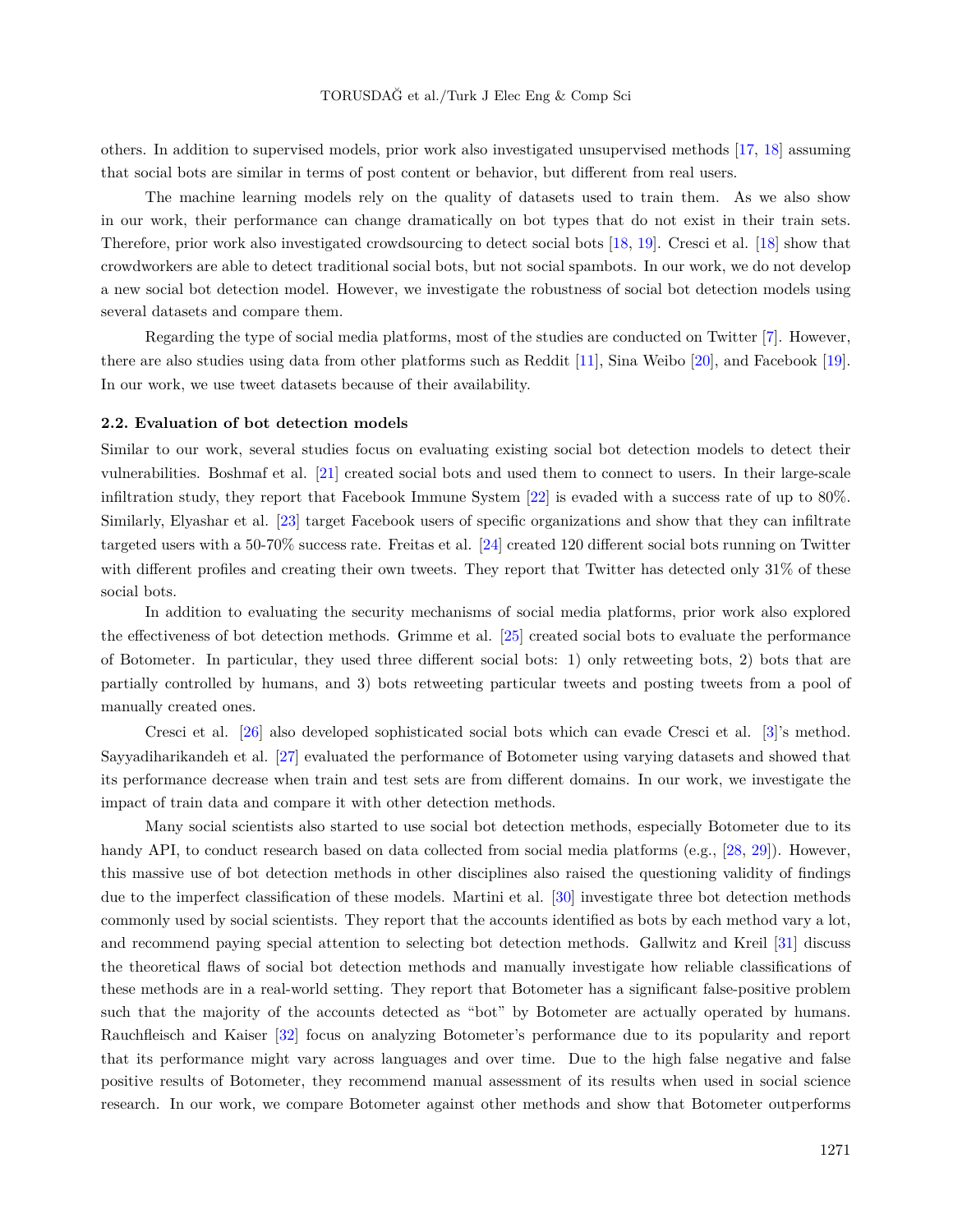others, suggesting that Botometer is still the best choice among other detection systems. However, due to its questionable performance reported by prior work, its results should be taken with a grain of salt and analyzed carefully.

## <span id="page-4-0"></span>**3. Evaluated bot detection systems**

We use four different social bot detection systems in our study, covering unsupervised and supervised approaches with various sets of features and machine learning algorithms. Selected systems drew the attention of many researchers, yielding a high number of citations. In addition, their authors share codes or API for these studies, enabling us to use them in our experiments easily. Now, we explain these systems in detail.

## **3.1. Bot detection system of Cresci et al.**

Instead of using user metadata and tweets separately, Cresci et al. [[18\]](#page-14-10) propose an unsupervised solution in a holistic manner. In particular, each user's timeline is transformed into sequences similar to DNA chains to represent the activity of users. They use two different strategies for this transformation. In the first strategy, each tweet is transferred to one of the nucleobases: Simple tweets  $\rightarrow$  A, retweets  $\rightarrow$  C, and reply tweets  $\rightarrow$ T. The other strategy focuses on tweet content, and there exist six different types of content for this strategy: tweets with URL *→* A, tweets with hashtag *→* T, tweets with mention *→* C, tweets with media *→* G, tweets with more than one label *→* X, simple tweets *→* N. In order to classify accounts, Cresci et al. calculate similarities between DNA chains (i.e., timelines of users) using longest common subsequence (LCS) similarity. Subsequently, users are clustered based on their similarity scores. The decision line is set to where LCS between accounts starts decreasing dramatically. The accounts with high similarity are considered bots, assuming that bots will have similar activity patterns. As Cresci et al. show that the former strategy outperforms the latter, we report results only for the first strategy. We will refer to the bot detection system of Cresci et al. as **BDSCresci** in the rest of the paper.

#### **3.2. Bot detection system of Efthimion et al.**

Efthimion et al. [[33\]](#page-15-6) investigate the impact of several features, including message sharing frequency, the similarity of message contents based on Levenshtein distance, the number of followers, total number of posts, the ratio of followers to friends, absence/presence of user name, description, and profile image, whether the description contains a link, and others. As their primary model, they use a scaled version of Support Vector machines (SVM) with a set of profile-based features. The features they use are different variations of tweet counts, follower counts, and user bio information. We will refer to the bot detection system of Efthimion et al. as **BDSEfthimion** in the rest of the paper.

#### **3.3. Bot detection system of Kudugunta and Ferrara**

Kudugunta and Ferrara [\[5](#page-13-4)] work on two classification tasks: 1) user-level classification to determine whether a bot controls an account, and 2) tweet-level classification to determine whether a tweet's author is a bot or not. They show that even a single tweet can be helpful to detect whether an account is a bot or not. Userlevel classification uses only ten different features, including the verified and protected status of accounts, the number of statuses, followers, friends, favorites, and listed counts, and whether the profile is in the default setting, geo-enabled, and using a background image. They also apply synthetic minority oversampling and generate additional labeled examples. They investigate different learning algorithms and show that Adaboost yields the highest performance for user-level classification in their experiments. We will refer to the bot detection system of Kudugunta and Ferrara as **BDSKudugunta** in the rest of the paper.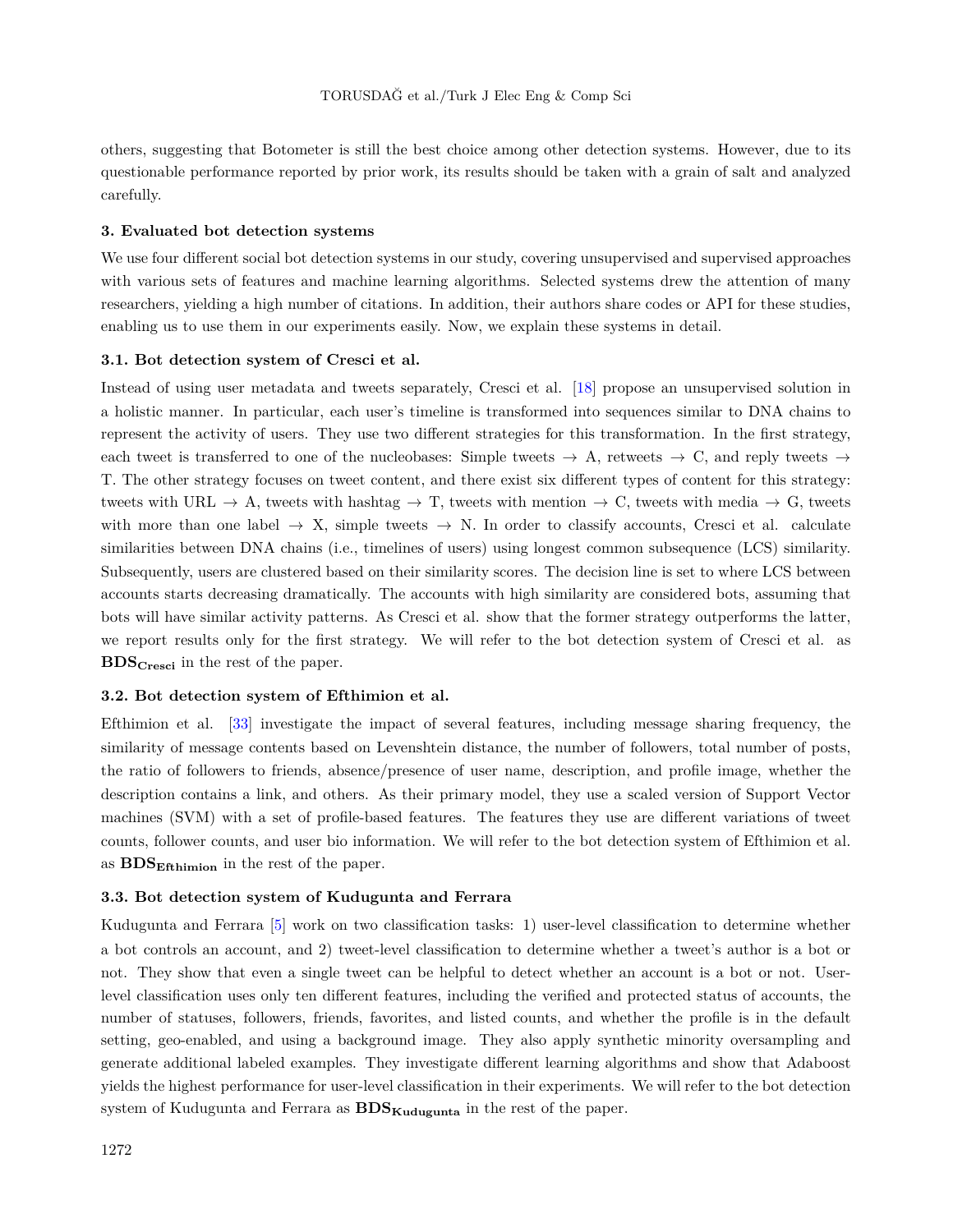## **3.4. Botometer**

Botometer [\[6](#page-13-3)] is considered one of the state-of-the-art bot detection models. Botometer has been evolving since its first version was published in 2016 [\[4](#page-13-5)], formerly known as BotorNot. It is now a commercial product with an API that provides the probability of being a bot for a given Twitter account. Botometer uses Random Forest classifier with more than 1000 features which can be grouped into six different groups: user, friend, content, sentiment, network, and timing of sharing tweets. Thus, Botometer needs both the user and tweet data of accounts to predict their likelihood of being a bot.

#### <span id="page-5-0"></span>**4. Datasets and social bots used for evaluation**

Datasets used in the evaluation of bot detection models play a crucial role in assessing the performance of models and comparing them. Therefore, it is essential to have labeled datasets that accurately represent the real-world environment. Accordingly, the size of the dataset, label distribution, and types of social bots are all important factors impacting evaluation reliability. However, it is challenging to build a high-quality labeled dataset for bot detection models because there can be many different types of bots used in real life, and new types of social bots can always be developed. In addition, the labeling process has its own challenges. For example, manually judging whether a Twitter account is a social bot by just examining their profile is a challenging process. Therefore, we mostly rely on the best guess of assessors. Nevertheless, in order to achieve a reliable evaluation, we collected 20 different public datasets that cover different types of social bots. Now we explain the datasets used in this work.

Table [1](#page-6-0) presents details about datasets used in this study<sup>[4](#page-5-1)</sup>. Datasets shown in rows 1-10 in Table 1 are used for training and testing Botometer [[6\]](#page-13-3). **Botwiki** dataset consists of active bot accounts from <botwiki.org>. **Celebrity** dataset contains metadata for celebrities collected by CNetS team [[34\]](#page-15-7). **Cresci Stock** has been constructed to analyze the impact of bots on stock markets by tracking specific cashtags [\[35](#page-15-8), [36\]](#page-15-9). Accounts collected have been manually labeled. **Cresci Rtbust** [[37\]](#page-15-10) targets Italian retweeter bot accounts, which are used to increase the visibility and popularity of tweets and accounts artificially. Genuine and bot accounts have been manually labeled. **Pronbots** dataset consists of bots sharing scam tweets<sup>[5](#page-5-2)</sup>. No detail about how data is collected and judged is provided, but later it has been used in other academic studies (e.g., [\[34](#page-15-7)]). **Botometer Feedback** consists of accounts selected based on the feedback from users of Botometer and then labeled manually by one of the authors of [\[34](#page-15-7)]. **Gilani** consists of manually annotated accounts grouped by their number of followers [[38\]](#page-15-11). In particular, accounts have been grouped into four groups: celebrity status (i.e., more than 9M followers), very popular (i.e., between 900K and 1.1M followers), mid-level recognition (i.e., between 90K and 110K followers), and lower popularity (i.e., between 0.9K and 1.1K followers). Subsequently, four annotators manually judged each account and discussed each other to reach a final label. **Vendor-Purchased** have been constructed by purchasing fake followers from several companies [[34\]](#page-15-7). **Verified** dataset contains accounts verified by Twitter. This dataset is mainly used to balance the unbalanced datasets such as Botwiki and Vendor-Purchased. **Political Bots** has been shared by a Twitter user (@josh\_emerson) and includes bots sharing political content. **Fake Followers** consist of bot accounts used for artificially increasing the followers. The bots have been purchased by Yang et al. [\[34](#page-15-7)].

Datasets in rows 11-15, 17-19 of Table [1](#page-6-0) have been created by Cresci et al. [\[18](#page-14-10)]. **Genuine Accounts** dataset contains only accounts controlled by humans. In the construction of the dataset, Cresci et al. [\[18](#page-14-10)]

<span id="page-5-1"></span><sup>4</sup>The datasets can be accessed at https://botometer.osome.iu.edu/bot-repository/datasets.html

<span id="page-5-2"></span><sup>5</sup>Github (2018). pronbot2 [online]. Website <https://github.com/r0zetta/pronbot2> [accessed 28/11/2021].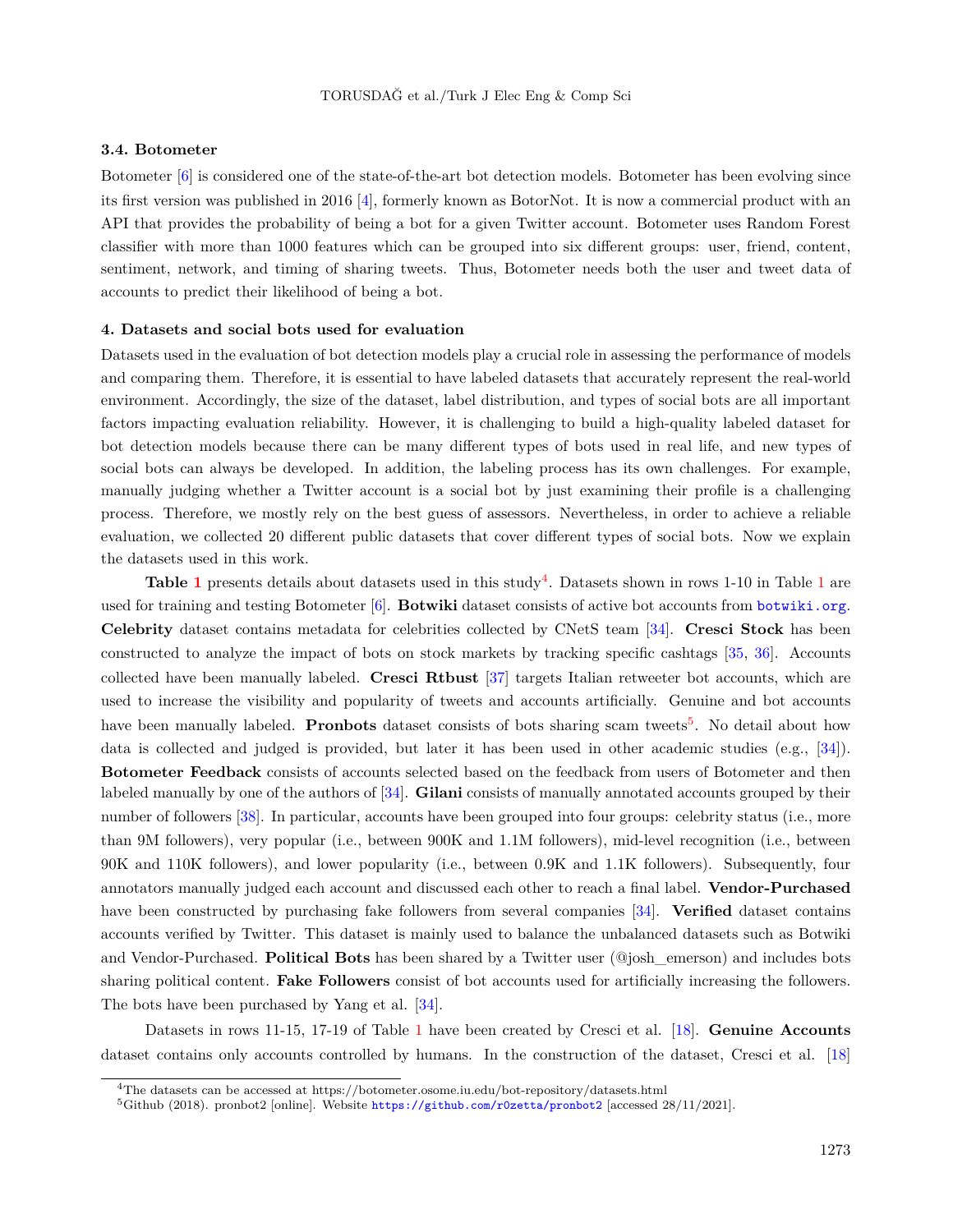randomly selected accounts and asked a question in natural language to understand whether they are operated by humans or not. Social Spambots (rows 13-15) consist of sophisticated bots with complex tweet structures and filled profile pages. **Social Spambots 1** consists of bots used in one of the Italian elections to propagate a candidate's campaign. Bots in **Social Spambots 2** constantly share a hashtag to promote a mobile phone application. Bots in **Social Spambots 3** advertise Amazon products by spamming URLs of products on sale. Traditional spambots (rows 16-19) are easier to detect than social spambots because of their simple profile structure. **Traditional Spambots 1** is a training set developed by Yang et al. [\[39](#page-15-12)]. It contains bots posting URLs linking to malicious content. Bots in **Traditional Spambots 2** post tweets by adding a few usernames to the tweets and URLs that offer money to deceive people. Bots in **Traditional Spambots 3 and 4** also have a simple profile structure because they repeatedly publish only job offers. **Cresci-17** is actually a combination of Fake Followers, Genuine Accounts, Social Spambots 1-2-3, and Traditional Spambots 1-2-3-4 datasets. Lastly, the **NBC Russian Trolls** dataset has been published by NBC News[6](#page-6-1) and contains Russialinked trolls which performed malicious activities during the 2016 U.S. Presidential Election to manipulate the opinion of voters. It is noteworthy that the accounts in this dataset are not bots. We use this dataset in our experiments because Efthimion et al. [\[33](#page-15-6)] also utilize it in their experiments, ignoring differences between trolls and bots. Nevertheless, evaluations on this dataset should be taken with a grain of salt.

| Row            | Dataset Name              | $#$ of Bots | $#$ of Humans | Provided Data Type | Used in Studies                                                                                                                                                                                                                                               |
|----------------|---------------------------|-------------|---------------|--------------------|---------------------------------------------------------------------------------------------------------------------------------------------------------------------------------------------------------------------------------------------------------------|
| $\mathbf{1}$   | Botwiki                   | 698         | $\Omega$      | Metadata           | $\left[ 6\right]$                                                                                                                                                                                                                                             |
| $\overline{2}$ | Celebrity                 | $\Omega$    | 19997         | metadata           | [6]                                                                                                                                                                                                                                                           |
| 3              | Cresci Stock              | 7102        | 6174          | metadata           | [6]                                                                                                                                                                                                                                                           |
| $\overline{4}$ | Cresci Rtbust             | 353         | 340           | metadata           | [6]                                                                                                                                                                                                                                                           |
| 5              | Pronbots                  | 17882       | $\Omega$      | metadata           | $[6] % \includegraphics[width=0.9\columnwidth]{figures/fig_1a} \caption{A small number of samples of the corresponding times of the corresponding times of the corresponding times. The number of samples are shown in the left panel.} \label{fig:1} %$      |
| 6              | <b>Botometer Feedback</b> | 139         | 380           | metadata           | [6]                                                                                                                                                                                                                                                           |
| $\overline{7}$ | Gilani-17                 | 1090        | 1413          | metadata           | [6]                                                                                                                                                                                                                                                           |
| 8              | Vendor Purchased          | 1087        | $\Omega$      | metadata           | $[6] % \includegraphics[width=0.9\columnwidth]{figures/fig_1a} \caption{A small number of samples of the corresponding times of the corresponding times of the corresponding times. The blue number of samples are shown in the left panel.} \label{fig:1} %$ |
| 9              | Verified                  | $\Omega$    | 1987          | metadata           | [6]                                                                                                                                                                                                                                                           |
| 10             | Political Bots            | 62          | $\Omega$      | metadata           | [6]                                                                                                                                                                                                                                                           |
| 11             | Fake Followers            | 3351        | $\theta$      | metadata & tweets  | [33], [6]                                                                                                                                                                                                                                                     |
| 12             | Genuine Accounts          | $\Omega$    | 10837         | Metadata & tweets  | $\lceil 6 \rceil$<br>$[3]$ , $[33]$ ,<br>[5],                                                                                                                                                                                                                 |
| 13             | Social Spambots 1         | 991         | $\Omega$      | metadata & tweets  | [3], [33], [5], [6]                                                                                                                                                                                                                                           |
| 14             | Social Spambots 2         | 3457        | $\Omega$      | metadata & tweets  | $[33]$ , $[5]$ , $[6]$                                                                                                                                                                                                                                        |
| 15             | Social Spambots 3         | 464         | $\Omega$      | metadata & tweets  | [3], [33], [5], [6]                                                                                                                                                                                                                                           |
| 16             | Traditional Spambots 1    | 1000        | $\Omega$      | metadata & tweets  | $[33]$ , $[6]$                                                                                                                                                                                                                                                |
| 17             | Traditional Spambots 2    | 100         | $\theta$      | metadata           | [33], [6]                                                                                                                                                                                                                                                     |
| 18             | Traditional Spambots 3    | 403         | $\theta$      | metadata           | [33], [6]                                                                                                                                                                                                                                                     |
| 19             | Traditional Spambots 4    | 1128        | $\Omega$      | metadata           | [6]                                                                                                                                                                                                                                                           |
| 20             | Cresci-17                 | 10894       | 1083          | metadata & tweets  | [6]                                                                                                                                                                                                                                                           |
| 21             | NBC Russian Trolls        | 453         | $\theta$      | metadata & tweets  | $\left[ 33\right]$                                                                                                                                                                                                                                            |

<span id="page-6-0"></span>**Table 1**. Datasets used in our study.

While we could compile a long list of datasets, the data type provided in each dataset varies significantly. For instance, datasets in rows 1-9 and 17-19 contain only metadata about users, not actual tweets of users. This

<span id="page-6-1"></span><sup>6</sup>NBC News (2018). Tech & Media [online]. Website https://www.nbcnews.com/tech/social-media/now-available-more-200-000 deleted-russian-troll-tweets-n844731 [accessed 28/11/2021].

<span id="page-6-2"></span><sup>7</sup>While there are 3474 human accounts in the original dataset, tweet data of some accounts are out-of-order. Therefore, we use the dataset in [\[34\]](#page-15-7) which has tweets for 1083 human accounts.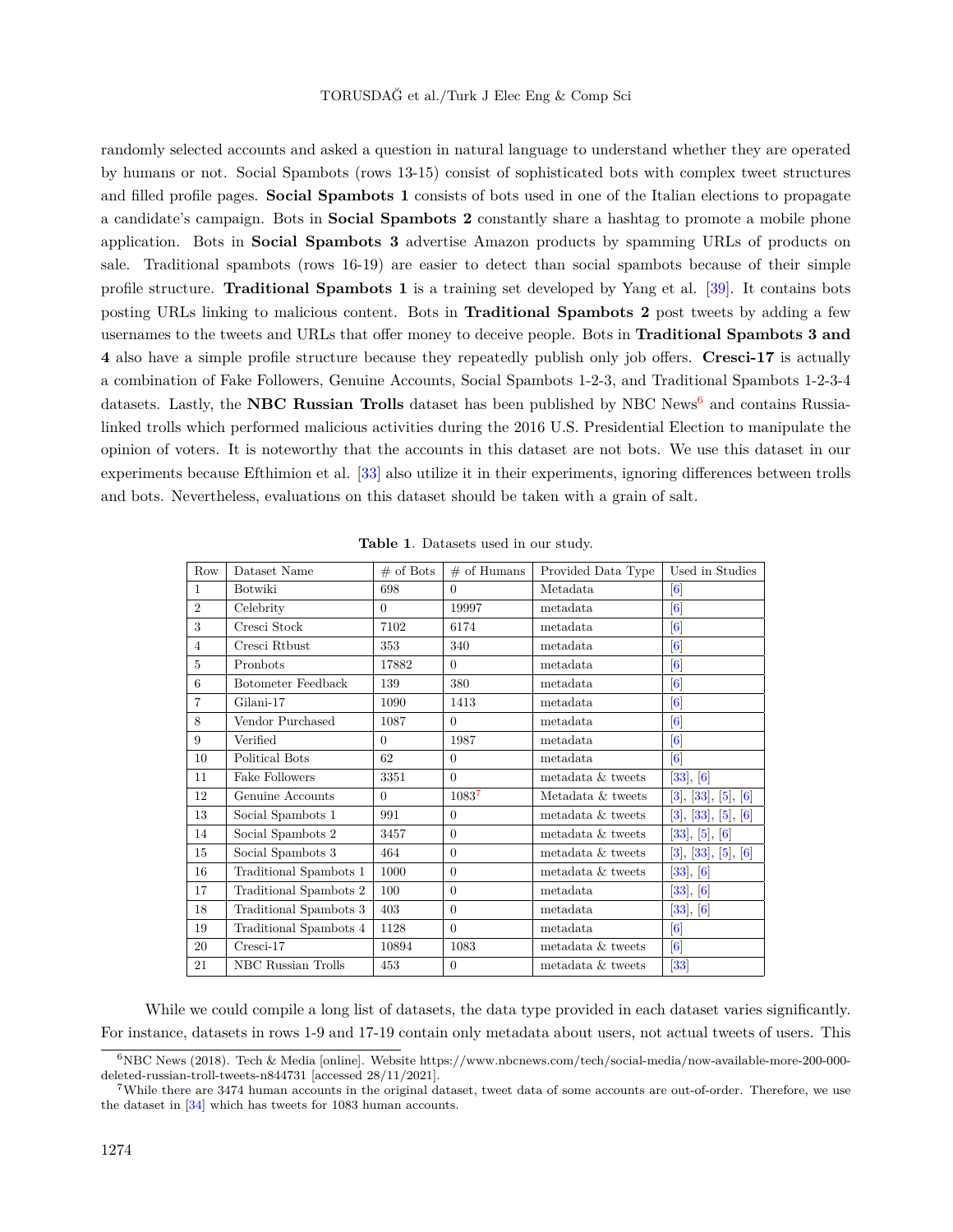limits our capability to use them in our evaluations because the information used by each model also varies significantly.

#### <span id="page-7-0"></span>**5. Experiments**

In this section, we explain the implementation details of bot detection models (Section [5.1\)](#page-7-1), describe the experimental setup (Section [5.2\)](#page-7-2), and present results (Section [5.3\)](#page-7-3).

#### <span id="page-7-1"></span>**5.1. Implementation details of bot detection models**

Being a commercial product, Botometer is a handy tool to detect social bots. The Botometer API can easily analyze any existing Twitter account. However, this also makes conducting experiments extremely challenging. Firstly, its code is not available due to its commercial status. Secondly, it is not easy to implement it from scratch following the explanations in the respective papers because it utilizes more than one thousand features, and the model keeps changing with its new versions. Therefore, it is hard to confirm whether the same features explained in the paper are used in the actual API. Thus, in our experiments with Botometer, we use its API. Upon our request, Cresci et al. [\[18](#page-14-10)] kindly shared their code to calculate LCS between accounts. In this model, we also need to set the discrimination point between bots and humans (i.e., the threshold value to consider accounts as bots). We pick the threshold value when the similarity scores start to decrease dramatically, as done by the authors. However, it is still challenging to pick a single value by manually examining LCS figures. Therefore, we tried different values within the range where similarity scores decreased dramatically and picked the one yielding the highest scores. For the other models, we use the code shared by the authors of each model. We keep all hyper-parameters as they are in the original codes.

#### <span id="page-7-2"></span>**5.2. Experimental setup**

In our experiments, our main goal is to evaluate bot detection models at different setups and investigate their robustness. We consider two different setups: 1) experiments with datasets used in the papers of the selected models, and 2) experiments with other datasets. In all experiments, we compare all available models for the respective dataset. BDS<sub>Cresci</sub> requires actual tweets to transform user timelines to DNA chains. Therefore, we are not able to use it with datasets shown in rows [1](#page-6-0)-10, 17-19 of Table 1.  $BDS<sub>Ethiminon</sub>$  and  $BDS<sub>Kudugunta</sub>$  have been used with all datasets. Botometer API works on only existing Twitter accounts. Unfortunately, many accounts in our datasets are suspended or deleted. This situation is very likely for bot detection datasets because Twitter periodically suspends bot accounts. In addition, the existing accounts will most likely have different profiles than the ones in the crawled datasets due to the profile changes over time. Alternatively, we could open a Twitter account and fill the profile and timeline as in accounts in our datasets. However, Botometer model requires too many pieces of information about accounts that are not available in our public datasets, such as the profile link color and information about a retweeted tweet's owner. Therefore, unfortunately, we could not conduct our own experiments with Botometer on the datasets we have. To mitigate this problem, we compare the results of Botometer reported in [[27\]](#page-15-0)and  $[6]$  $[6]$  with BDS $_{\rm Etthimion}$  and BDS $_{\rm Kudueunta}$  using the same experimental setup (see Section [5.3.3](#page-9-0)).

### <span id="page-7-3"></span>**5.3. Experimental results**

## **5.3.1. Evaluating with datasets used in the original papers**

In this experiment, we use the datasets utilized in the evaluation of BDS<sub>Cresci</sub>, BDS<sub>Ethimion</sub>, and BDS<sub>Kudugunta</sub>. This allows us to investigate the reproducibility of their reported results and compare them on different setups.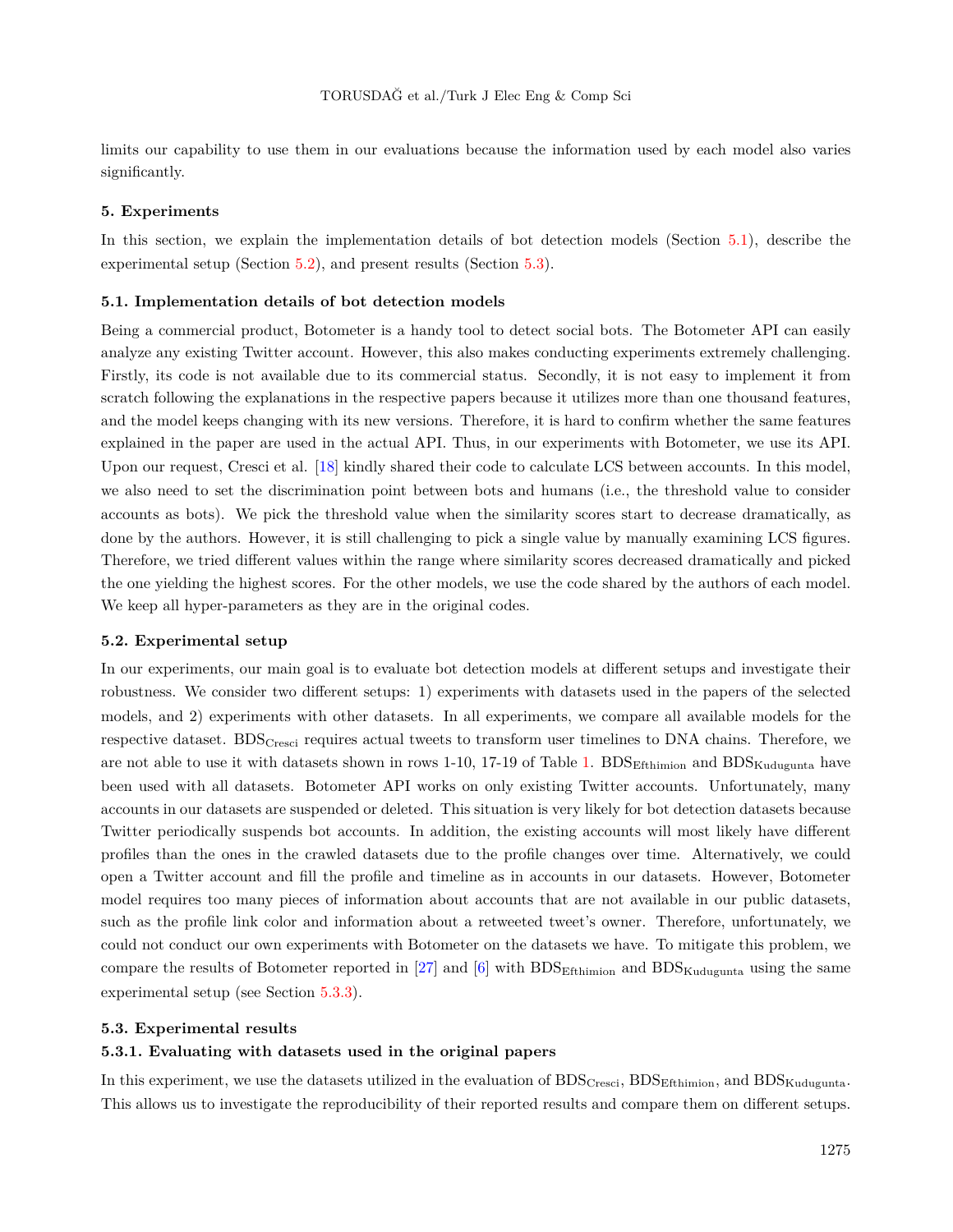Furthermore, this enables us to investigate the impact of small changes on training and test datasets on the performance of the models because similar sets of datasets have been used in the evaluation of these three models. In particular, we construct four different datasets using the ones presented in Table [1](#page-6-0): 1) combination of all datasets used in  $[3]$  $[3]$  (i.e., rows [1](#page-6-0)2, 13, and 15 of Table 1), 2) combination of datasets that contain tweets and used in [[33](#page-15-6)] (i.e., rows 11-16 and 20 of Table [1](#page-6-0)), 3) combination of all datasets used in [[5\]](#page-13-4) (i.e., rows 12-15 of Table [1\)](#page-6-0), and 4) combination of all datasets used in [\[3](#page-13-2), [5](#page-13-4), [33](#page-15-6)] (i.e., rows 11-18 and 20 of Table [1](#page-6-0)). In all our experiments, datasets are split as %80 for training and %20 for testing.

BDSCresci is based on clustering of accounts. Therefore, we use all accounts for clustering and then calculate the classification accuracy on the test data. We are not able to provide results for BDS<sub>Cresci</sub> on the fourth dataset because Traditional Spambots 2 and 3 datasets (used in forming the fourth dataset) do not have tweets required by BDSCresci. The results are shown in **Table [2](#page-8-0)**.

<span id="page-8-0"></span>

|                              | $BDS_{\text{Cresci}}$ [3] |                          |                          |      |      | $\text{BDS}_{\text{Effhimin}}$ [33] | $\text{BDS}_{\text{Kudugunta}}$ [5] |      |            |
|------------------------------|---------------------------|--------------------------|--------------------------|------|------|-------------------------------------|-------------------------------------|------|------------|
| Dataset                      | Acc                       | $_{\rm F1}$              | AUC                      | Acc  | F1   | AUC                                 | Acc                                 | F1   | <b>AUC</b> |
| Datasets in [3]              | 0.44                      | 0.18                     | 0.21                     | 0.92 | 0.85 | 0.91                                | 0.98                                | 0.99 | 0.98       |
| Datasets $w/$ tweets in [33] | 0.38                      | 0.41                     | 0.27                     | 0.94 | 0.95 | 0.94                                | 0.99                                | 0.99 | 0.99       |
| Datasets in [5]              | 0.31                      | 0.007                    | 0.01                     | 0.96 | 0.97 | 0.94                                | 0.98                                | 0.97 | 0.98       |
| Datasets in $[3, 5, 33]$     | $\overline{\phantom{a}}$  | $\overline{\phantom{a}}$ | $\overline{\phantom{a}}$ | 0.94 | 0.96 | 0.95                                | 0.98                                | 0.96 | 0.98       |

**Table 2.** Comparison of BDS<sub>Cresci</sub>, BDS<sub>Efthimion</sub> and BDS<sub>Kudugunta</sub> with datasets used in the original studies.

Our observations are as follows. BDS $_{\rm Etthimion}$  and BDS $_{\rm Kudugunta}$  achieve very high classification performance. Remarkably, BDS<sub>Kudugunta</sub> outperforms the others and achieves almost perfect classification. Therefore, we can say that the results for BDS<sub>Efthimion</sub> and BDS<sub>Kudugunta</sub> are in line with their reported performance scores. On the other hand, the performance of  $BDS_{\text{Cresci}}$  is dramatically lower than the others. Cresci et al. [[3\]](#page-13-2) report  $0.95$  F1 score in their experiments for  $BDS_{Cresci}$ . However, they use the whole dataset in their experiments while we calculate accuracy based on only 20% of the dataset to compare it with the others. We have also calculated its F1 score based on all accounts in the datasets to investigate this issue further. In this way, BDS<sub>Cresci</sub> also achieves 0.95 F1 score in the first dataset, confirming their findings. However, its F1 score for the second and third datasets are 0.45 and 0.31, respectively, when we use all data. Therefore, our experiments show that  $BDS<sub>Cresci</sub>'s performance varies dramatically even when we use similar sets of datasets. This suggests that their$ assumption on the similar online activity of social bots does not hold.

#### **5.3.2. Experiments with different datasets**

As seen in Table [1](#page-6-0), models we selected except Botometer use different combinations of datasets in rows 11-20 in their reported experiments, but do not use datasets in rows 1-10. Therefore, in this experiment, we use all datasets in rows 11-20 for training and the others for testing to see their performance on never-seen datasets. However, in this experiment, we cannot use  $BDS_{\text{Cresci}}$  because datasets in rows 1-10 do not contain tweets of accounts. Thus, we report results only for  $BDS<sub>Efthimion</sub>$  and  $BDS<sub>Kudugunta</sub>$ .

Some of the available datasets contain only bots (e.g., Botwiki) or only human accounts (e.g., celebrities). In order to reduce this extreme bias in label distribution, we conduct our experiments on different combinations of datasets in rows 1-10. **Table [3](#page-9-1)** presents the results.

Our observations for the results in Table [3](#page-9-1) are as follows. Firstly, the results for both systems are generally lower than the results in Table [2](#page-8-0). For instance, in Table 2, BDS<sub>Efthimion</sub>'s accuracy ranges between 0.92 and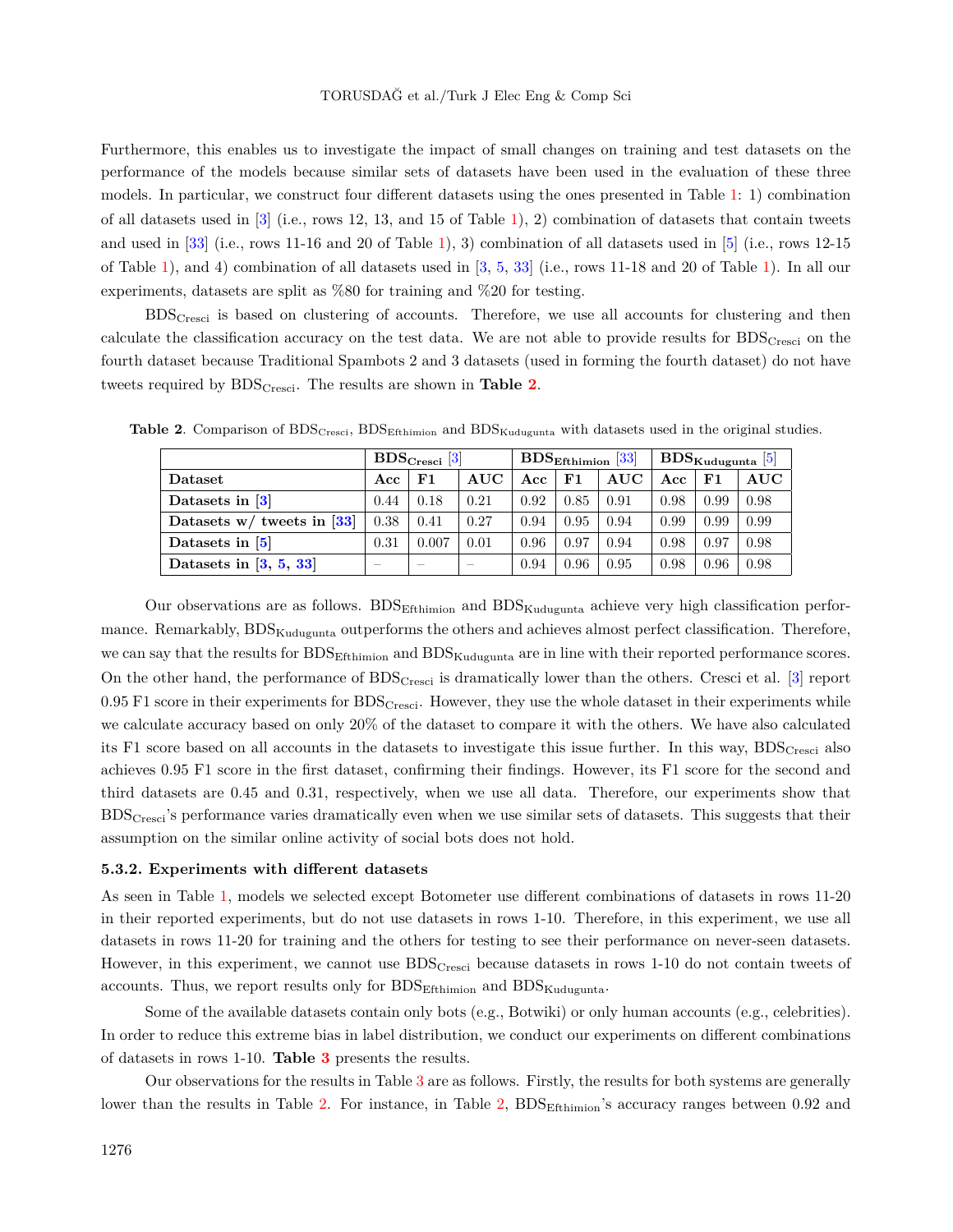|                                                             | $\mathrm{BDS}_{\rm Efthimin}$ |      |            |      |            | $\pm \text{BDS}_{\text{Kudugunta}}$ |      |            |      |            |
|-------------------------------------------------------------|-------------------------------|------|------------|------|------------|-------------------------------------|------|------------|------|------------|
| <b>Test Dataset</b>                                         | ACC                           | PRE  | <b>REC</b> | F1   | <b>AUC</b> | ACC                                 | PRE  | <b>REC</b> | F1   | <b>AUC</b> |
| Botwiki & Botometer Feedback $(B+BF)$                       | 0.57                          | 0.79 | 0.49       | 0.61 | 0.61       | 0.24                                | 0.14 | 0.27       | 0.18 | 0.25       |
| Celebrity & Pronbots $(C+P)$                                | 0.83                          | 0.89 | 0.72       | 0.79 | 0.82       | 0.88                                | 0.96 | 0.8        | 0.87 | 0.88       |
| Cresci Stock                                                | 0.65                          | 0.67 | 0.68       | 0.68 | 0.65       | 0.59                                | 0.79 | 0.16       | 0.27 | 0.56       |
| Cresci Rtbust                                               | 0.56                          | 0.66 | 0.29       | 0.41 | 0.57       | 0.46                                | 0.34 | 0.12       | 0.18 | 0.45       |
| Gilani                                                      | 0.58                          | 0.6  | 0.15       | 0.24 | 0.54       | 0.37                                | 0.41 | 0.28       | 0.34 | 0.38       |
| Vendor Purchased & Verified & Political<br>Bots $(VP+V+PB)$ | 0.78                          | 0.88 | 0.45       | 0.6  | 0.71       | 0.84                                | 0.8  | 0.995      | 0.89 | 0.77       |

<span id="page-9-1"></span>Table 3. Accuracy (ACC), precision (PRE), recall (REC), F1, and AUC scores of BDS<sub>Efthimion</sub> and BDS<sub>Kudugunta</sub> when models are trained using datasets in rows 11-20 of Table [1](#page-6-0) and tested on varying datasets.

0.96, and  $BDS_{Kudueunta}$  achieves almost perfect accuracy scores, ranging between 0.98 and 0.99. However, both models' accuracy scores never reach 0.9 in Table [3](#page-9-1), and in some cases, their accuracy and F1 scores are very low. For instance,  $BDS_{\text{Ethimion}}$  and  $BDS_{\text{Kudugunta}}$  achieve 0.57 and 0.24 accuracy scores, respectively, on the B+BF dataset. This suggests that both models overfit in these training datasets and perform low on unseen data. Secondly, both models' performance on C+P and VP+V+PB datasets are noticeably higher than their performance on other datasets. This suggests that both models learn specific types of bots from the training data and perform well on particular datasets. Therefore, our experiments show that it is crucial to cover different bot types as much as possible during training. Lastly, we do not observe a clear winner in the comparison of both models. In terms of the F1 score,  $BDS_{Kudugunta}$  outperforms  $BDS_{Efthiminon}$  in 3 datasets (VP+V+PB, Gilani, and C+P) while  $BDS<sub>Efthimion</sub>$  outperforms  $BDS<sub>Kudugunta</sub>$  in the other three datasets. However, considering the average performance on six datasets (ignoring differences in dataset sizes),  $BDS<sub>Efthimion</sub> outperforms  $BDS<sub>Kudugunta</sub>$ .$ 

#### <span id="page-9-0"></span>**5.3.3. Comparison with Botometer**

As explained in Section [5.2](#page-7-2), we are not able to run Botometer on our datasets. Therefore, in order to compare its reported performance with other models we selected, we assess the performance of  $BDS<sub>Efthimion</sub>$ and BDS<sub>Kudugunta</sub> using the same experimental setup in papers of Botometer. As there are several papers about Botometer and its versions, we first focus on the work of Sayyadiharikandeh et al. [[27\]](#page-15-0), in which the performance of Botometer's most recent version (i.e., v4) is analyzed. In particular, Sayyadiharikandeh et al. report precision and recall scores of Botometer.  $v_4$  in varying train and test sets (Figure 1 of [\[27](#page-15-0)]). We use the same experimental setup as theirs. In particular, we apply 5-fold cross-validation when the same dataset is used for training and testing. When different datasets are used for train and testing, the test data is divided into fivefolds, and average performance is calculated for consistency with in-domain experiments, as Sayyadiharikandeh et al. do. In this experiment, they use four different datasets, yielding 16 different cases. However, we do not have access to two of these datasets<sup>[8](#page-9-2)</sup>. Therefore, we could use only two datasets, namely Cresci-17<sup>[9](#page-9-3)</sup> and Botometer Feedback, yielding four different train-test combinations. The results are shown in **Table [4](#page-10-0)**.

We observe that Botometer outperforms others in all cases in terms of precision. Regarding recall, Botometer outperforms others when Cresci-17 dataset is used for testing. However, it ranks second in both cases

<span id="page-9-3"></span><span id="page-9-2"></span><sup>8</sup>We tried to reach the authors for the datasets. However, unfortunately, we did not receive any response.

 $9$ We downloaded the dataset from the link authors share. However, the statistical numbers they share about this dataset do not match the data we downloaded. In particular, we have 10894 bots and 3474 human-controlled accounts; they report 7049 bots and 2764 humans (in Table 2 of [\[27\]](#page-15-0)). Therefore, the results regarding Cresci-17 should be taken with a grain of salt.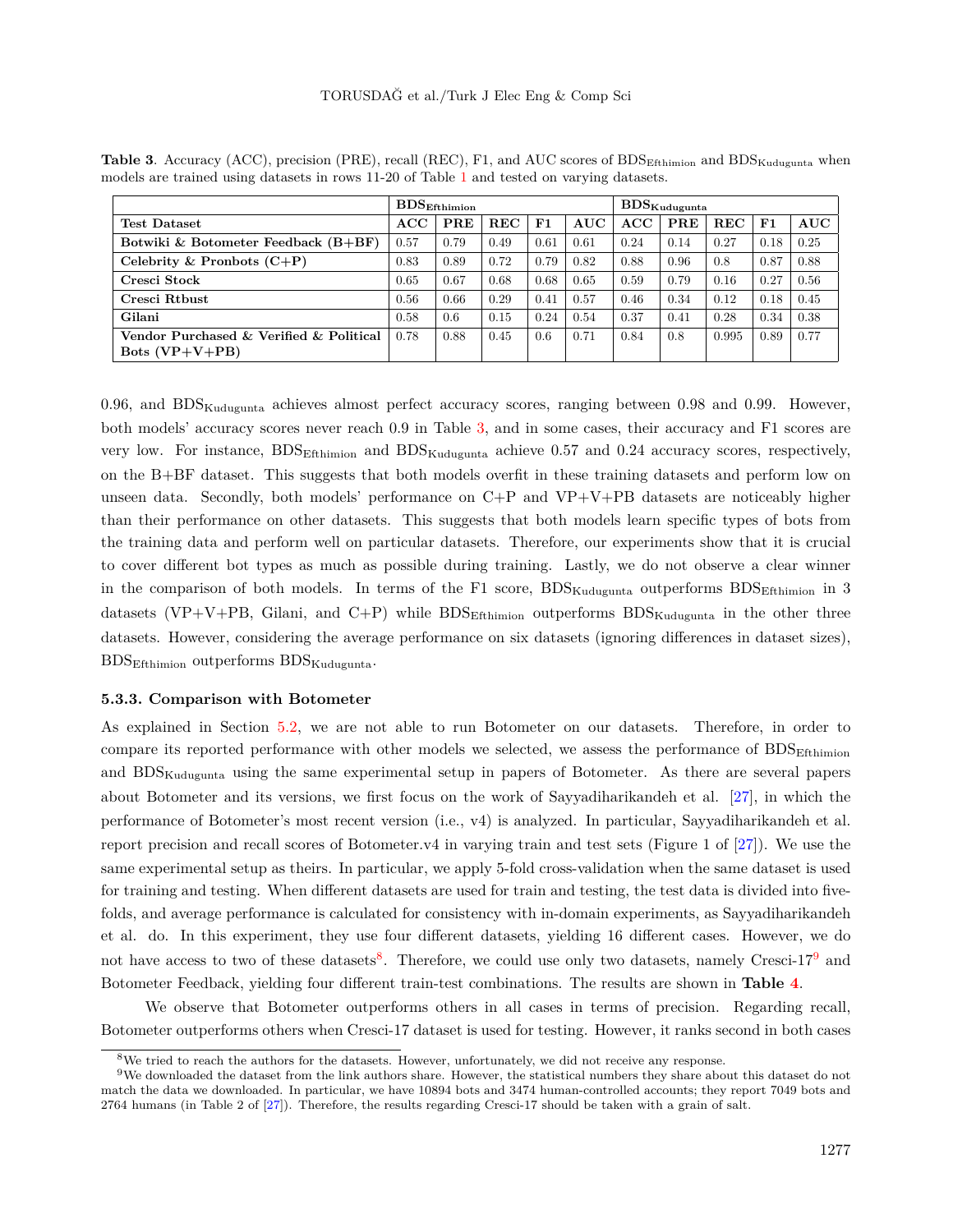<span id="page-10-0"></span>

|                        | TEST SET                  |                                     |             |        |                           |        |  |
|------------------------|---------------------------|-------------------------------------|-------------|--------|---------------------------|--------|--|
| <b>SET</b><br>Ξ<br>TRA | <b>Datasets</b>           | Models                              | $Cresci-17$ |        | <b>Botometer Feedback</b> |        |  |
|                        |                           |                                     | Precision   | Recall | Precision                 | Recall |  |
|                        | Cresci-17                 | $\mathrm{BDS}_{\mathrm{Effhimin}}$  | 0.95        | 0.83   | 0.42                      | 0.36   |  |
|                        |                           | $BDS_{\text{Kudugunta}}$            | 0.92        | 0.81   | 0.39                      | 0.15   |  |
|                        |                           | <b>Botometer</b>                    | 0.98        | 0.98   | 0.62                      | 0.34   |  |
|                        | <b>Botometer Feedback</b> | $\mathrm{BDS}_{\mathrm{Effhimin}}$  | 0.81        | 0.32   | 0.65                      | 0.42   |  |
|                        |                           | $\mathrm{BDS}_{\mathrm{Kudugunta}}$ | 0.73        | 0.59   | 0.75                      | 0.81   |  |
|                        |                           | <b>Botometer</b>                    | 0.97        | 0.79   | 0.84                      | 0.70   |  |

**Table 4.** Comparison of Botometer.v4, BDS<sub>Efthimion</sub> and BDS<sub>Kudugunta</sub> using various train and test datasets. The results for Botometer is obtained from [\[27\]](#page-15-0). The best result for each case is highlighted.

when Botometer Feedback dataset is used for testing. As expected, the in-domain performance of Botometer and BDS<sub>Kudugunta</sub> is higher than their performance in cross-domain. Interestingly, when Botometer Feedback is used for training BDSEfthimion, its in-domain performance is lower than its cross-domain performance.

In order to further investigate the performance of models, we check the prediction of  $BDS_{Kudueunta}$ and BDSEfthimion for each account in the test sets. We do not cover Botometer in this analysis because we do not have access to its output. Our main observations are as follows. Firstly, note that we have two different cases for each model and test set because of using different train datasets. In both cases of testing BDSEfthimion on Botometer Feedback dataset, 190 (out of 517) accounts have been classified correctly, while 48 accounts have been misclassified. Therefore, the prediction of BDS<sub>Efthimion</sub> changes for 289 accounts (i.e., 48% of Botometer Feedback) as the train data changes. We observe this significant change in predictions when we also test  $BDS<sub>Etthimion</sub>$  with Cresci-17 dataset, too. On the other hand, in both cases of testing  $BDS<sub>Kudugunta</sub>$ on Botometer Feedback dataset, 356 (out of 517) accounts have been classified correctly while 60 accounts have been misclassified, i.e., predictions for 101 accounts (i.e., 19.5% of the dataset) change as train data changes. Therefore, we can say that BDS<sub>Kudugunta</sub>'s predictions are more stable than of BDS<sub>Efthimion</sub>. Secondly, we noticed that features of BDS<sub>Efthimion</sub> are not able to distinguish many accounts, causing the same feature vector for different accounts. In particular, there are only 80 (out of 517) unique feature vectors in Botometer Feedback and 120 (out of 14368) in Cresci-17 datasets. This might also be the reason for its higher cross-domain performance than its in-domain performance. We do not observe this situation in BDS<sub>Kudugunta</sub> because it has many non-binary features. Regarding BDS<sub>Kudugunta</sub>, we noticed that tweet, follower, and friend counts are noticeably higher for accounts that are misclassified in all cases than accurately classified ones. Therefore, it shows that BDS<sub>Kudugunta</sub> is more likely to make mistakes for accounts with a higher number of tweets, followers, and friends.

Overall, our results suggest that Botometer.v4 is preferable to other models. In addition, while BDS<sub>Efthimion</sub> outperforms  $BDS_{Kudugunta}$  in many cases in terms of precision and recall, its results seem less reliable due to the limited representation of data and high variance in its predictions. Nevertheless, the comparison relies on only two datasets, and the statistical numbers about Cresci-17 reported in [\[27](#page-15-0)] do not match ours, as mentioned before. Therefore, we also conduct another set of experiments with more datasets and compare Botometer.v3 with  $BDS<sub>Effhiminon</sub>$  and  $BDS<sub>Kudugunta</sub>$  based on its reported results in Figure 2 of [[6\]](#page-13-3). In particular, seven different datasets are formed using 15 datasets in Table [1.](#page-6-0) Then, for each dataset, we train models using the other six datasets separately and calculate their AUC score. We use the same setup and evaluate BDS<sub>Efthimion</sub> and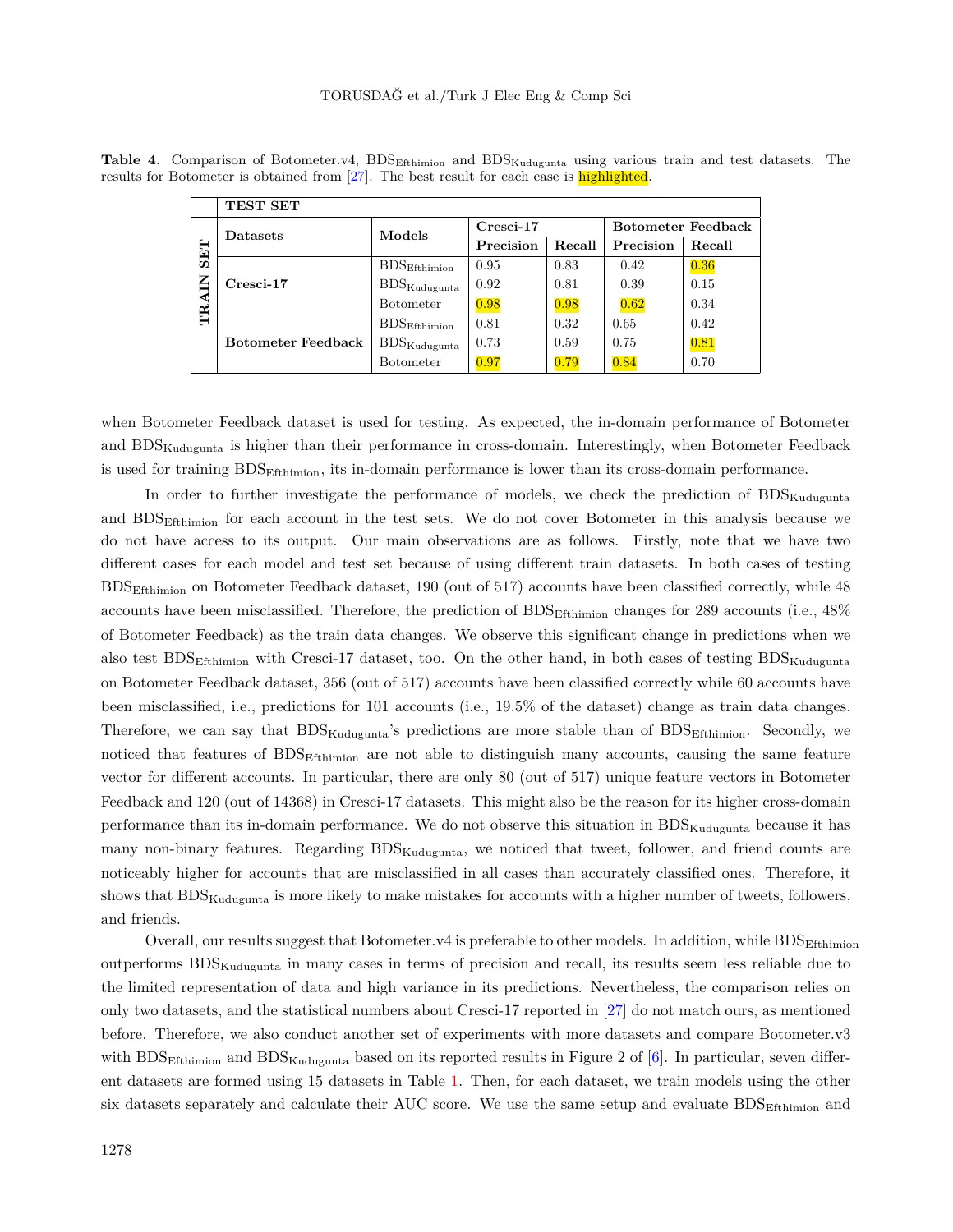BDSKudugunta. **Table [5](#page-11-1)** shows the results. Botometer, BDSEfthimion, and BDSKudugunta achieve the highest AUC scores on 30, 8, and 4 cases (out of 42), respectively. This might be because Botometer employs many different features based on users' tweets and social network, while  $BDS<sub>Efthimion</sub>$  and  $BDS<sub>Kudugunta</sub>$  use only profile-based features. We note that in these experiments, we use the previous version of Botometer. However, it still outperforms the other two models. We also observe that the performances of models vary dramatically across cases. For instance, Botometer achieves 0.99 AUC score on Vendor & Verified dataset when trained with Bowtwiki and Verified datasets. However, its performance decreases to 0.45 when trained with Gilani-17 dataset and tested on Cresci Stock and Cresci Rtbust datasets. Therefore, our experiments point out the importance of 1) high-quality training datasets covering various social bots, and 2) using various datasets for an accurate evaluation of models. Overall, our experiments suggest that Botometer is preferable to other methods to detect social bots.

<span id="page-11-1"></span>**Table 5**. Comparison of Botometer, BDSEfthimion and BDSKudugunta using various train and test datasets. AUC results are shown. The results for Botometer is obtained from [\[6](#page-13-3)]. Each dataset is shown based on the row number in Table [1](#page-6-0). The best result for each case is **highlighted**.

|                 | <b>TEST DATASETS</b>     |                                     |                |               |             |      |                |                |             |  |
|-----------------|--------------------------|-------------------------------------|----------------|---------------|-------------|------|----------------|----------------|-------------|--|
|                 | <b>DATASETS</b>          | Models                              | $B-V$          | $\mathbf{CS}$ | $_{\rm CR}$ | PF   | G              | VV             | $\mathbf C$ |  |
|                 |                          | $\mathrm{BDS}_{\mathrm{Effhimin}}$  |                | 0.67          | 0.5         | 0.45 | 0.54           | 0.68           | 0.88        |  |
|                 | Botwiki&Verified $(B-V)$ | $\mathrm{BDS}_{\mathrm{Kudugunta}}$ | $\overline{a}$ | 0.54          | 0.58        | 0.53 | 0.55           | 0.89           | 0.77        |  |
|                 |                          | <b>Botometer</b>                    |                | 0.64          | 0.71        | 0.5  | 0.61           | 0.99           | 0.87        |  |
|                 |                          | $\mathrm{BDS}_{\mathrm{Effhimin}}$  | 0.65           |               | 0.72        | 0.47 | 0.5            | 0.58           | 0.5         |  |
|                 | Cresci Stock (CS)        | $\mathrm{BDS}_{\mathrm{Kudugunta}}$ | 0.48           | ÷,            | 0.59        | 0.48 | 0.49           | 0.53           | 0.5         |  |
| <b>DATASETS</b> |                          | <b>Botometer</b>                    | 0.97           |               | 0.66        | 0.51 | 0.65           | 0.94           | 0.74        |  |
|                 |                          | BDS <sub>Efthimion</sub>            | 0.67           | 0.68          |             | 0.49 | 0.49           | 0.72           | 0.5         |  |
|                 | Cresci Rtbust (CR)       | $\mathrm{BDS}_{\mathrm{Kudugunta}}$ | 0.88           | 0.64          |             | 0.54 | 0.46           | 0.79           | 0.73        |  |
|                 |                          | <b>Botometer</b>                    | 0.97           | 0.7           |             | 0.6  | 0.57           | 0.83           | 0.68        |  |
| TRAINING        |                          | $\rm{BDS}_{\rm{Effhimin}}$          | 0.43           | 0.49          | 0.47        |      | 0.61           | 0.56           | 0.35        |  |
|                 | Political&Feedback (PF)  | $\mathrm{BDS}_{\mathrm{Kudugunta}}$ | 0.42           | 0.47          | 0.47        |      | 0.64           | 0.62           | 0.69        |  |
|                 |                          | <b>Botometer</b>                    | 0.94           | 0.54          | 0.5         |      | 0.73           | 0.95           | 0.93        |  |
|                 |                          | BDS <sub>Efthimion</sub>            | 0.81           | 0.53          | 0.43        | 0.59 |                | 0.56           | 0.53        |  |
|                 | Gilani-17 $(G)$          | $\mathrm{BDS}_{\mathrm{Kudugunta}}$ | 0.68           | 0.42          | 0.52        | 0.57 | $\overline{a}$ | 0.5            | 0.39        |  |
|                 |                          | <b>Botometer</b>                    | 0.94           | 0.45          | 0.45        | 0.7  |                | 0.72           | 0.88        |  |
|                 |                          | $\mathrm{BDS}_{\mathrm{Effhimin}}$  | 0.65           | 0.7           | 0.73        | 0.5  | 0.54           |                | 0.8         |  |
|                 | Vendor & Verified (VV)   | $\mathrm{BDS}_{\mathrm{Kudugunta}}$ | 0.95           | 0.52          | 0.52        | 0.58 | 0.51           | $\overline{a}$ | 0.51        |  |
|                 |                          | <b>Botometer</b>                    | 1.00           | 0.64          | 0.71        | 0.57 | 0.53           |                | 0.82        |  |
|                 |                          | BDS <sub>Efthimion</sub>            | 0.88           | 0.59          | 0.54        | 0.58 | 0.57           | 0.75           |             |  |
|                 | $Cresci-17(C)$           | $\mathrm{BDS}_{\mathrm{Kudugunta}}$ | 0.81           | 0.5           | 0.51        | 0.52 | 0.51           | 0.76           |             |  |
|                 |                          | <b>Botometer</b>                    | 0.97           | 0.58          | 0.57        | 0.72 | 0.67           | 0.95           |             |  |

## <span id="page-11-0"></span>**6. Discussion**

Social bot detection is one of the most attractive research topics of recent years, and it is likely to continue due to two main factors.

**Evolving nature of social bots.** There is a rivalry between developers of social bots and bot detection systems. Therefore, social bot developers will always search for vulnerabilities of detection systems and modify their bots accordingly. This evolving nature of social bots also requires a continuous upgrade of detection systems, yielding a "never-ending clash", as Cresci [\[40](#page-15-13)] points out.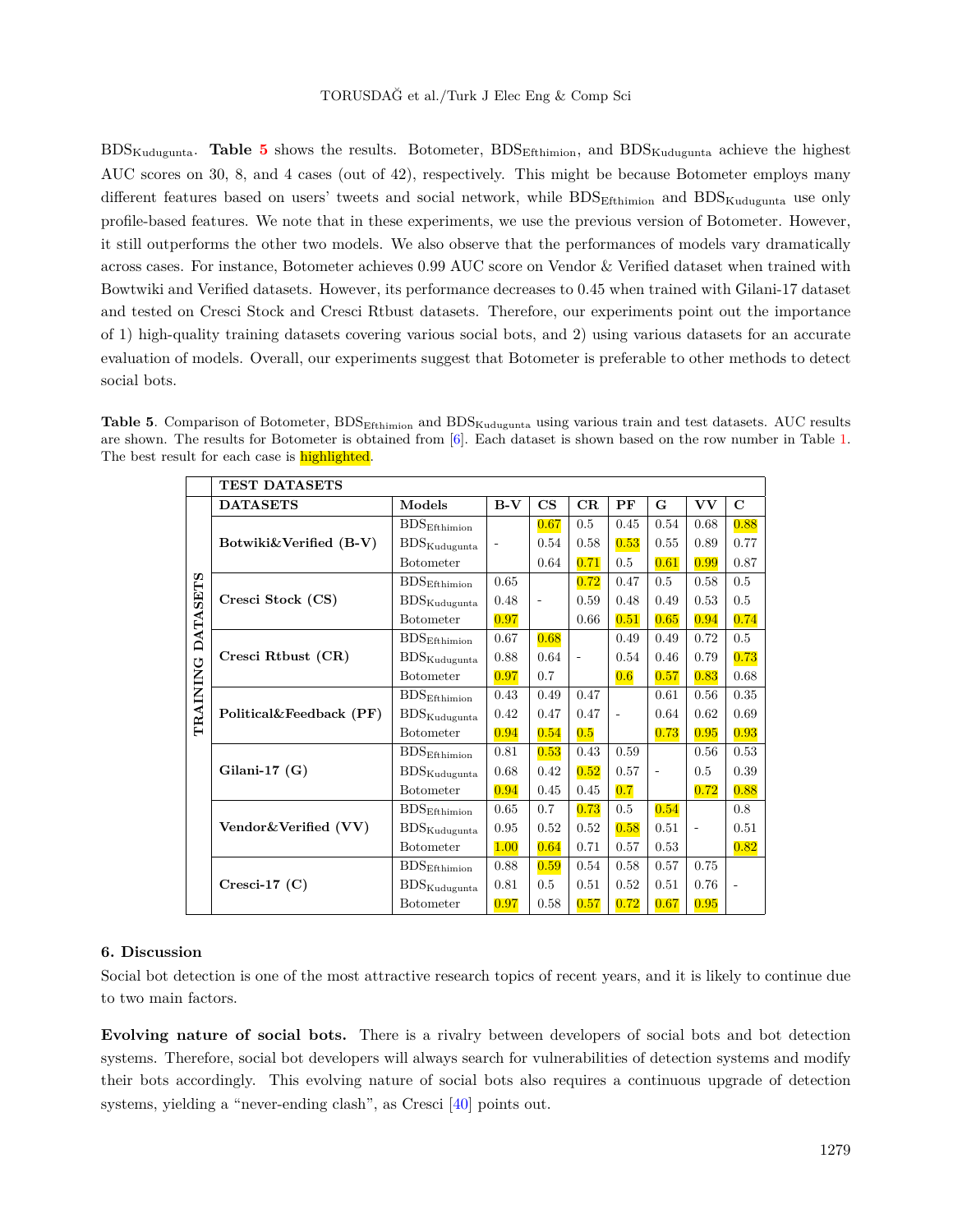**Advances in the field of natural language processing.** Text generation models such as GPT-3 [[41](#page-15-14)] can generate texts similar to human-authored ones. However, it still has serious flaws, providing hints about the actual "author" of texts such as maintaining consistency in genders and personality, lack of commonsense reasoning, and others [\[42](#page-15-15)]. Social bots using text generating models like GPT-3 will also require more advanced detection systems. We will need a more advanced analysis of texts to catch the hints of generated texts.

While we need more advanced detection systems in the future, reliable evaluation is crucial for an effective solution. However, there are several challenges regarding the evaluation of bot detection systems.

**Annotation quality.** Detecting whether an account is operated by a human or a bot is challenging, even for humans. This is because, unlike the traditional Turing test, annotators do not interact with the accounts. Therefore, annotators rely on the only data available in the profiles of accounts, possibly yielding incorrect annotations in some cases. In order to deal with this problem, prior work purchased real bots (e.g., Fake Followers and Vendor-Purchased datasets in our study) or user accounts that explicitly mention that they are controlled by bots (e.g., Botwiki dataset). However, most of the datasets rely on manual annotation based on inspection of user profiles. Although manual annotation might yield noisy labels, we still think that manual annotation is a reasonable choice for dataset creation to catch up with fast-evolving social bots. Furthermore, manually creating actual bots just for research studies might also be helpful to increase the quality of the datasets.

**Limited coverage of social bots.** Social bots have different automated activities depending on their target and the social media platform they are running. In addition, considering that bots are products of human imagination, social bot developers can quickly develop social bots with different behaviors than others. The diversity of social bots has a significant impact on the evaluation of bot detection systems. As we also observe in our experiments, models' performances vary across datasets. Therefore, we need datasets covering a wide range of social bots and continue developing datasets to cover bots of the future. While there are several datasets used by prior work, they are still not enough to cover all of them. For instance, the majority of the datasets focus on bots running on Twitter, not covering other social media platforms. Furthermore, many existing studies use a limited number of datasets to evaluate their systems, reducing the reliability of the reported performances. In our work, we evaluate systems on various datasets and observe that their performances vary dramatically on different datasets (See results in Table [2](#page-8-0) and Table [3](#page-9-1)).

**Inaccessible datasets.** While we need datasets covering a wide range of social bots for a reliable evaluation, many datasets are not publicly available, mainly due to restrictions in sharing social media content. For instance, Twitter prohibits the re-distribution of its crawled content. Therefore, researchers can only share user or tweet IDs for their datasets, such that other researchers can re-download the data. However, tweets and user accounts can be deleted over time, preventing a fair comparison across studies due to having datasets with different sets of tweets and accounts. In our study, we also observed this problem such that we could not conduct experiments on some of the datasets. Therefore, it is vital to construct public and stable datasets enabling reliable evaluation and fair comparison of systems.

Limited share of models. Another challenge for comparison across models is that many studies do not share their code, and explanations in the papers are often not enough to implement them from scratch. In addition, many studies do not compare their work with others, making it challenging to identify the best-performing approaches. For instance, Kudugunta and Ferrara [\[5](#page-13-4)] do not compare their work with any other prior work.

The main goal of our work is to evaluate bot detection systems on a wide range of datasets and conduct a comparative study, reducing the research gap in this field. However, there are certain limitations of our work.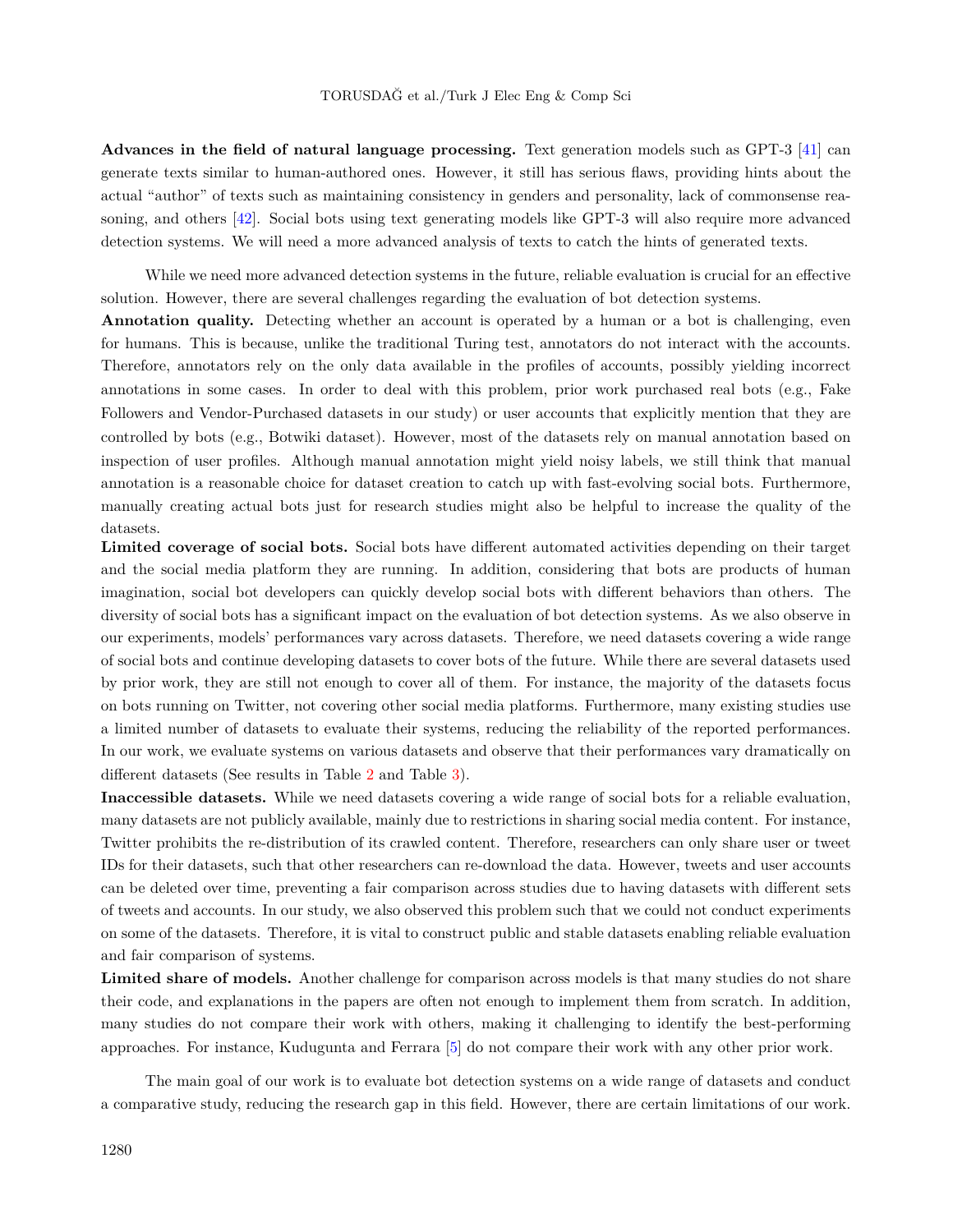Generally, our work covers four studies for bot detection, and we could not cover all existing datasets due to limitations in data sharing. Therefore, a comprehensive study covering a higher number of bot detection systems and datasets is still needed. We leave this as future work.

#### <span id="page-13-6"></span>**7. Conclusion**

In this work, we perform a comprehensive re-evaluation of four social bot detection systems, which are developed by Cresci et al. [[3\]](#page-13-2), Efthimion et al. [[33\]](#page-15-6), Kudugunta and Ferrara [[5\]](#page-13-4), and Yang et al. [\[6](#page-13-3)], using twenty different public datasets. Unfortunately, we are not able to use all models in all settings due to the lack of necessary data to run a model in some of the datasets. Therefore, we first compare the first three models with datasets used in experiments in the respective papers. Secondly, we evaluate models of Efthimion et al. [\[33](#page-15-6)] and Kudugunta and Ferrara [\[5\]](#page-13-4) on datasets not used in these studies. Finally, we compare the last three models with several train-test dataset pairs.

Our comprehensive experiments confirm that studies achieve high prediction accuracy when they are evaluated with datasets used in those studies. However, their performance decreases dramatically when we use different datasets for testing. This points out the necessity of utilizing diverse datasets for reliable evaluation. In addition, our experiments suggest that Botometer is the best performing model among the models we investigate.

There are several research directions we would like to seek in the future. Firstly, we plan to evaluate the performance of bot detection methods for bots that utilize sophisticated text generation models such as GPT-3 [[41\]](#page-15-14). Therefore, we will construct an annotated dataset covering bots sharing messages on various topics in different languages and performing miscellaneous social media activities. Furthermore, we plan to extend the studies we compare. In particular, we will also use bot detection systems based on crowdsourcing [[18\]](#page-14-10) and network topology [[10\]](#page-14-2)

## **Acknowledgment**

This study was funded by the Scientific and Technological Research Council of Turkey (TUBITAK) ARDEB 3501 Grant No 120E514. The statements made herein are solely the responsibility of the authors.

## **References**

- <span id="page-13-0"></span>[1] Vosoughi S, Roy D, Aral S. The spread of true and false news online. Science. 2018; 359 (6380):1146-51. doi: 10.1126/science.aap9559
- <span id="page-13-1"></span>[2] MacAvaney S, Yao HR, Yang E, Russell K, Goharian N et al. Hate speech detection: Challenges and solutions. PloS one. 2019; 14 (8):e0221152. doi: 10.1371/journal.pone.0221152
- <span id="page-13-2"></span>[3] Cresci S, Di Pietro R, Petrocchi M, Spognardi A, Tesconi M. Social fingerprinting: detection of spambot groups through DNA-inspired behavioral modeling. IEEE Transactions on Dependable and Secure Computing. 2017; 15(4):561–576. doi: 10.1109/TDSC.2017.2681672
- <span id="page-13-5"></span>[4] Davis CA, Varol O, Ferrara E, Flammini A, Menczer F. Botornot: A system to evaluate social bots. In: 25th International Conference Companion on World Wide Web; 2016. pp. 273–274.
- <span id="page-13-4"></span>[5] Kudugunta S, Ferrara E. Deep neural networks for bot detection. Information Sciences. 2018; 467:312–322. doi: 10.1016/j.ins.2018.08.019
- <span id="page-13-3"></span>[6] Yang KC, Varol O, Hui PM, Menczer F. Scalable and generalizable social bot detection through data selection. In: AAAI Conference on Artificial Intelligence. vol. 34; 2020. pp. 1096–1103.
- <span id="page-13-7"></span>[7] Orabi M, Mouheb D, Al Aghbari Z, Kamel I. Detection of bots in social media: a systematic review. Information Processing & Management. 2020; 57(4):102250. doi: 10.1016/j.ipm.2020.102250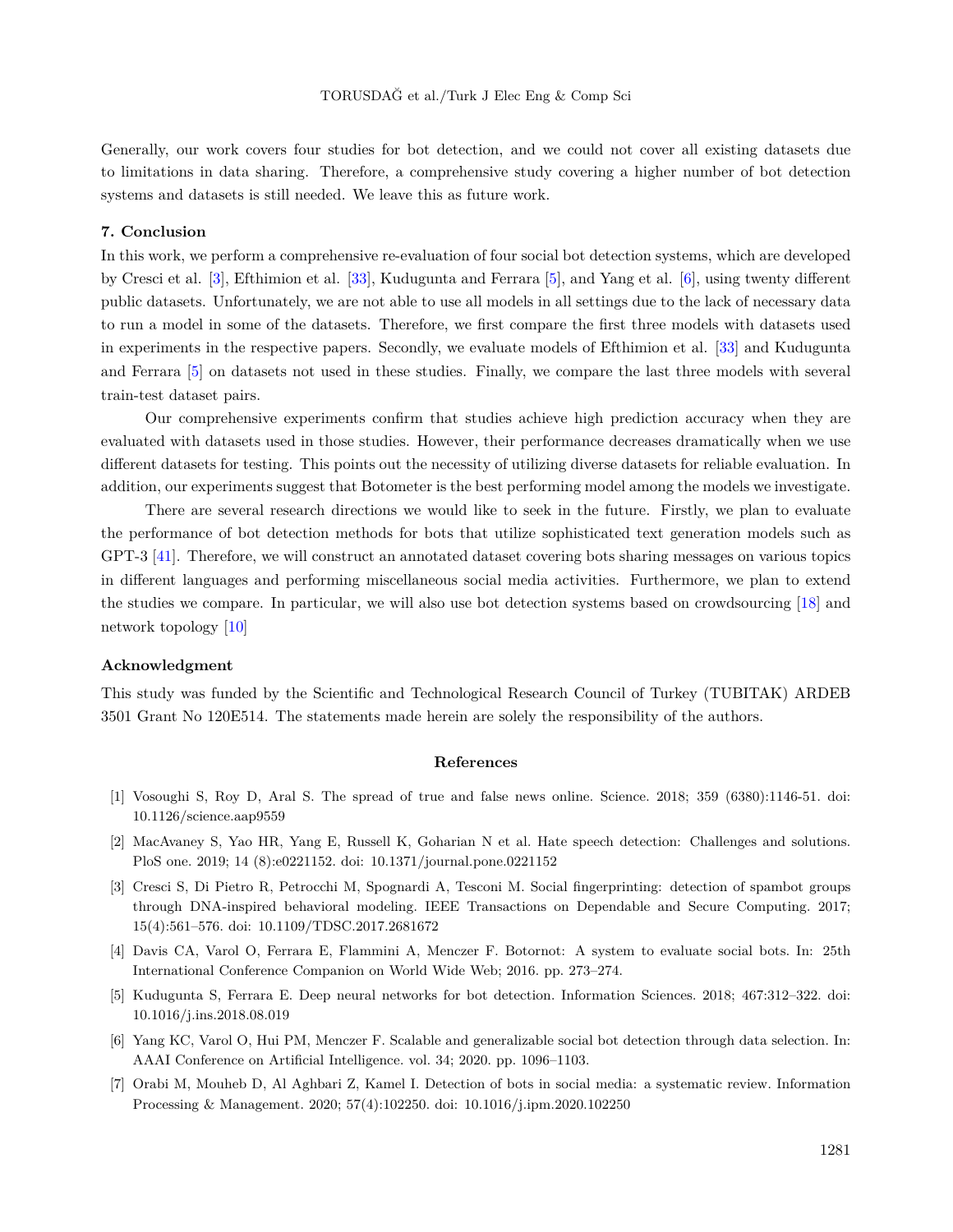- <span id="page-14-0"></span>[8] Almerekhi H, Elsayed T. Detecting automatically-generated arabic tweets. In: Asia Information Retrieval Symposium; 2015. pp. 123–134.
- <span id="page-14-1"></span>[9] Halawa H, Beznosov K, Boshmaf Y, Coskun B, Ripeanu M, Santos-Neto E. Harvesting the low-hanging fruits: defending against automated large-scale cyber-intrusions by focusing on the vulnerable population. In: 2016 New Security Paradigms Workshop; 2016. pp. 11–22.
- <span id="page-14-2"></span>[10] Cornelissen LA, Barnett RJ, Schoonwinkel P, Eichstadt BD, Magodla HB. A network topology approach to bot classification. In: Annual Conference of the South African Institute of Computer Scientists and Information Technologists; 2018. pp. 79–88.
- <span id="page-14-3"></span>[11] Hurtado S, Ray P, Marculescu R. Bot detection in reddit political discussion. In: Fourth International Workshop on Social Sensing; 2019. pp. 30–35.
- <span id="page-14-4"></span>[12] Ping H, Qin S. A social bots detection model based on deep learning algorithm. In: 2018 IEEE 18th International Conference on Communication Technology; 2018. pp. 1435–1439.
- <span id="page-14-5"></span>[13] Wang Y, Wu C, Zheng K, Wang X. Social bot detection using tweets similarity. In: International Conference on Security and Privacy in Communication Systems; 2018. pp. 63–78.
- <span id="page-14-6"></span>[14] Jr SB, Campos GF, Tavares GM, Igawa RA, Jr MLP, et al. Detection of human, legitimate bot, and malicious bot in online social networks based on wavelets. ACM Transactions on Multimedia Computing, Communications, and Applications. 2018; 14(1s):1–17. doi: 10.1145/3183506
- <span id="page-14-7"></span>[15] Igawa RA, Barbon Jr S, Paulo KCS, Kido GS, Guido RC, et al. Account classification in online social networks with LBCA and wavelets. Information Sciences. 2016; 332:72–83. doi: 10.1016/j.ins.2015.10.039
- <span id="page-14-8"></span>[16] Morstatter F, Wu L, Nazer TH, Carley KM, Liu H. A new approach to bot detection: striking the balance between precision and recall. In: 2016 IEEE/ACM International Conference on Advances in Social Networks Analysis and Mining; 2016. pp. 533–540.
- <span id="page-14-9"></span>[17] Chavoshi N, Hamooni H, Mueen A. Identifying correlated bots in twitter. In: International conference on social informatics; 2016. pp. 14–21.
- <span id="page-14-10"></span>[18] Cresci S, Di Pietro R, Petrocchi M, Spognardi A, Tesconi M. The paradigm-shift of social spambots: Evidence, theories, and tools for the arms race. In: 26th international conference on world wide web companion; 2017. pp. 963–972.
- <span id="page-14-11"></span>[19] Wang G, Mohanlal M, Wilson C, Wang X, Metzger M, Zheng H et al. Social Turing Tests: Crowdsourcing Sybil Detection. In: 20th Annual Network and Distributed System Security Symposium; 2013.
- <span id="page-14-12"></span>[20] Pan J, Liu Y, Liu X, Hu H. Discriminating bot accounts based solely on temporal features of microblog behavior. Physica A: Statistical Mechanics and its Applications. 2016; 450:193–204. doi: 10.1016/j.physa.2015.12.148
- <span id="page-14-13"></span>[21] Boshmaf Y, Muslukhov I, Beznosov K, Ripeanu M. Design and analysis of a social botnet. Computer Networks. 2013; 57 (2):556–578. doi: 10.1016/j.comnet.2012.06.006
- <span id="page-14-14"></span>[22] Stein T, Chen E, Mangla K. Facebook immune system. In: 4th Workshop on Social Network Systems; 2011. pp. 1–8.
- <span id="page-14-15"></span>[23] Elyashar A, Fire M, Kagan D, Elovici Y. Homing socialbots: intrusion on a specific organization's employee using socialbots. In: 2013 IEEE/ACM International Conference on Advances in Social Networks Analysis and Mining; 2013. pp. 1358–1365.
- <span id="page-14-16"></span>[24] Freitas C, Benevenuto F, Ghosh S, Veloso A. Reverse engineering socialbot infiltration strategies in twitter. In: 2015 IEEE/ACM International Conference on Advances in Social Networks Analysis and Mining; 2015. pp. 25–32.
- <span id="page-14-17"></span>[25] Grimme C, Preuss M, Adam L, Trautmann H. Social bots: Human-like by means of human control? Big data. 2017; 5 (4):279–293. doi: 10.1089/big.2017.0044
- <span id="page-14-18"></span>[26] Cresci S, Petrocchi M, Spognardi A, Tognazzi S. On the capability of evolved spambots to evade detection via genetic engineering. Online Social Networks and Media. 2019; 9:1–16. doi: 10.1016/j.osnem.2018.10.005